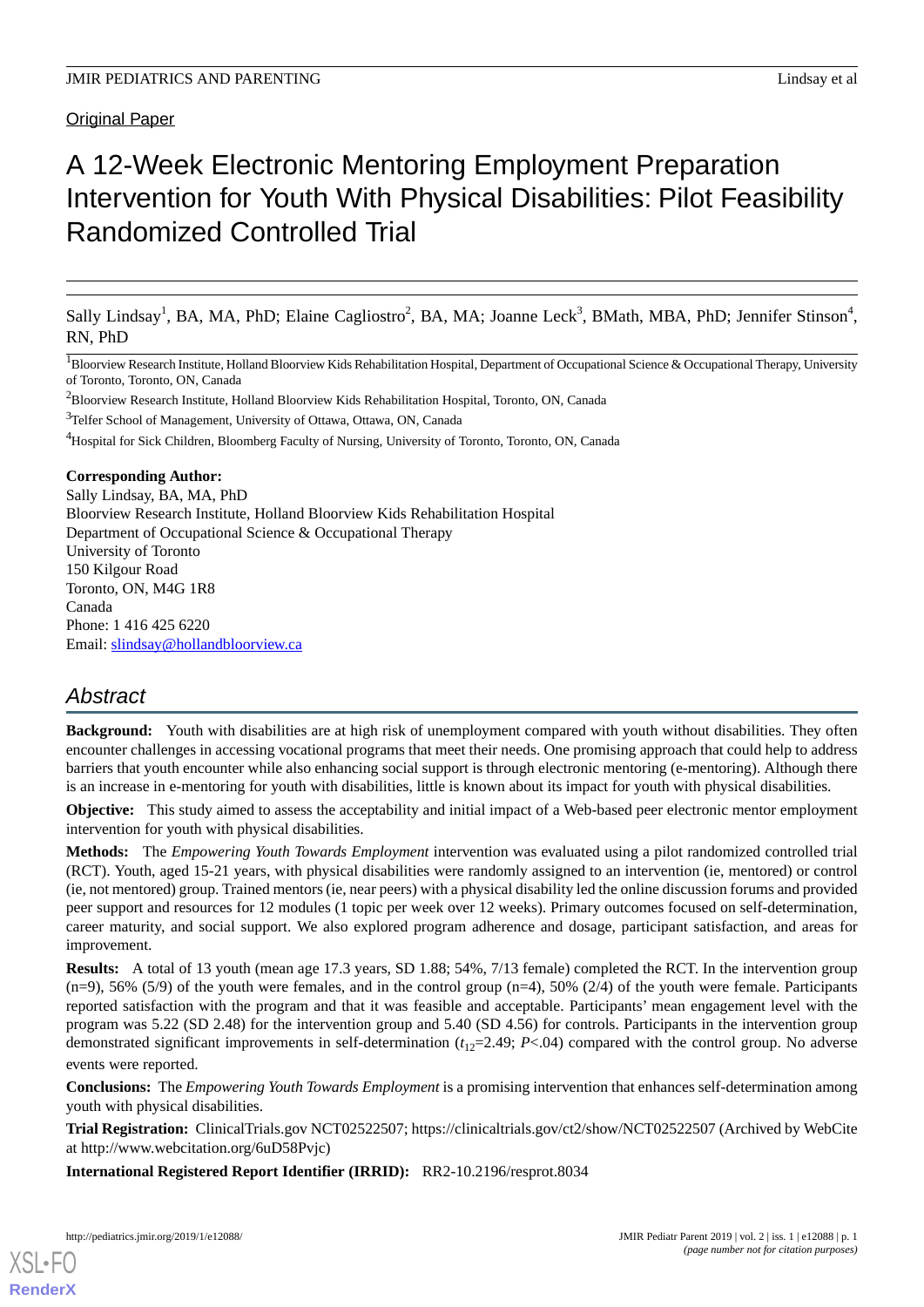(JMIR Pediatr Parent 2019;2(1):e12088) doi: [10.2196/12088](http://dx.doi.org/10.2196/12088)

# **KEYWORDS**

social support; mentor; employment; youth; disabled persons; rehabilitation; occupational therapy

# *Introduction*

## **Background**

Although many young people with disabilities are willing and capable of working, they encounter many personal, environmental, and socio-contextual challenges (eg, inaccessible jobs and discrimination) in finding and maintaining meaningful employment [[1\]](#page-8-0). Their persistently low employment rates are about half or less compared with youth without disabilities [\[2-](#page-9-0)[4\]](#page-9-1). Although youth with disabilities could benefit from employment training programs, they are often not tailored to meet the needs of youth with disabilities (eg, self-care at work, disclosing a disability, and requesting accommodations). Of the programs that are targeted toward people with disabilities, they often focus on youth with intellectual or developmental disabilities, whereas less attention has been paid to youth with physical disabilities [[1](#page-8-0)[,3](#page-9-2),[4\]](#page-9-1). There are limited evidence-based employment preparation programs for youth with disabilities in Canada [[5,](#page-9-3)[6\]](#page-9-4). For example, a systematic review by Hanif et al [[5\]](#page-9-3) focusing on employment preparation programs for youth with physical disabilities found only 8 empirical studies in this area. Although there is limited research on this particular population, the findings are promising and show potential to improve self-confidence, self-awareness, goal setting, and knowledge of career options [\[5](#page-9-3)]. Although some evidence suggests that vocational programs can influence employment outcomes for youth with disabilities, much further research is needed [[5\]](#page-9-3). Focusing on youth with physical disabilities is important because they arguably have different needs regarding developmental tasks, social development, and role functioning [\[7](#page-9-5),[8\]](#page-9-6). Furthermore, this period of emerging adulthood is an optimal time to help youth develop critical job and independence skills [[9\]](#page-9-7).

Mentoring involves developing a relationship between a more experienced individual who serves as a role model and shares knowledge with a less experienced individual [[10](#page-9-8)[,11](#page-9-9)] and can help provide youth with informational, practical, and emotional assistance to enhance coping skills as youth transition to adulthood [[12](#page-9-10)[-15](#page-9-11)]. Mentoring has beneficial impacts on job training, educational attainment, social skills, self-esteem, self-efficacy, work ethic, and employment outcomes [\[16](#page-9-12)-[18\]](#page-9-13). Mentoring is particularly useful for groups that are considered to be disadvantaged, such as youth with disabilities [\[15](#page-9-11),[19\]](#page-9-14). Research on mentoring programs among youth without disabilities shows that they are a cost-effective way to augment vocational and educational services while also promoting positive behaviors (eg, self-efficacy, quality of life, and employment skills) [[12](#page-9-10)[,20](#page-9-15)-[23\]](#page-9-16). A meta-analysis focusing on youth without disabilities showed that the key ingredients of peer mentor interventions involve trained mentors, monitored implementation, structured activities, and parental involvement [[20\]](#page-9-15). Until recently, most mentoring programs (in general and those specific to employment) have not included nor specifically

 $XS$ -FO **[RenderX](http://www.renderx.com/)** targeted youth with disabilities [[15](#page-9-11)[,18](#page-9-13)]. A common challenge with mentoring programs is that it is often difficult to meet face-to-face. Thus, having a Web-based format can help to overcome some of these challenges [[24\]](#page-9-17). Peer electronic mentoring (e-mentoring) may be 1 way to help youth to gain valuable employment preparation skills in an accessible format. Research demonstrates that Web-based platforms can influence learning and behavior change [\[25](#page-10-0)-[27\]](#page-10-1). Web-based formats are particularly relevant for youth, given that the majority of them seek information and communicate over the internet [[28\]](#page-10-2). E-mentoring formats are also flexible in regard to matching participants to a mentor and asynchronous communication [\[29\]](#page-10-3).

#### **Rationale**

This study addresses an important gap in the literature by offering a Web-based employment preparation intervention for youth with physical disabilities. Such youth often encounter different challenges compared with youth with invisible disabilities or chronic illnesses because their condition is often visible, and they also encounter difficulties in mobilities, speech, independence, coping, stigma, and social exclusion [\[30](#page-10-4)]. Our intervention aims to strengthen youth's employment preparation skills including self-determination, career maturity, and social support, all of which can have beneficial effects for employment outcomes [[15](#page-9-11)[,19](#page-9-14),[31-](#page-10-5)[34](#page-10-6)].

# *Methods*

# **Objective**

Our main objective was to assess the feasibility, acceptability, and initial efficacy (ie, pilot randomized controlled trial, RCT) of an electronic mentor (e-mentor) employment preparation intervention for youth with physical disabilities for improving self-determination, career maturity, and social support compared with controls. A secondary objective includes exploring program adherence and dosage, participant satisfaction, and areas for improvement.

#### **Design**

A pilot RCT, with an embedded qualitative design [[35\]](#page-10-7), was chosen to test the feasibility and initial efficacy of the *Empowering Youth Towards Employment*intervention for youth with physical disabilities. This intention to treat design involves an intervention group that received employment preparation Web-based modules and a peer e-mentor. Meanwhile, the control group received the Web-based modules only (no mentor) but could interact with other participants within their group. We administered pre- and postsurveys (immediately following the completion of the intervention) for both groups (intervention and control). We followed the Medical Research Council Framework for the development and evaluation of RCTs to guide our design [[36\]](#page-10-8). We focused on the development and feasibility phases to establish the theoretical underpinnings and modeling to test the feasibility of key intervention components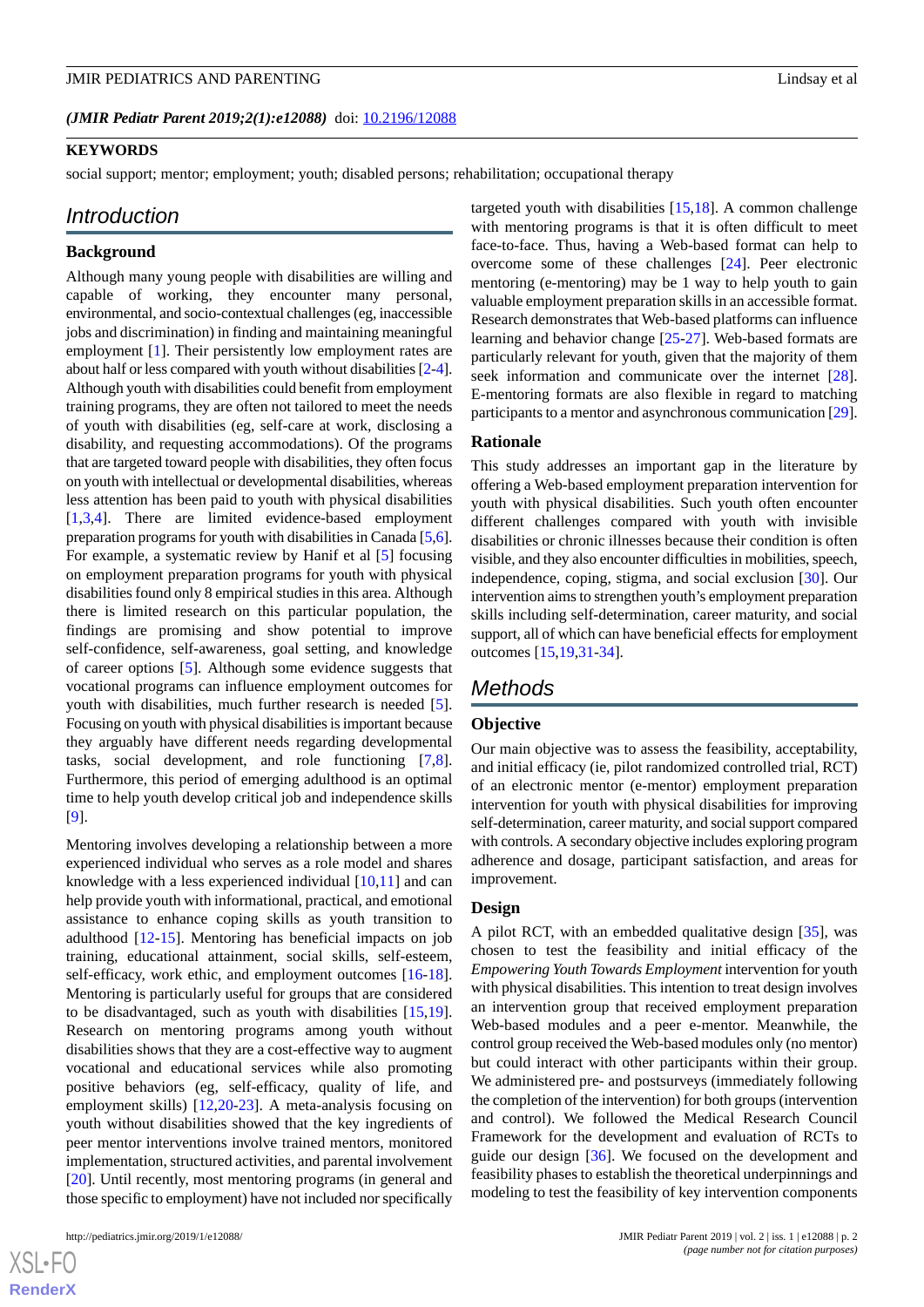[[36\]](#page-10-8). The qualitative data comprised open-ended survey questions and researcher's observation field notes.

The rationale, design, content, and length of our intervention was based on 2 systematic reviews focusing on employment preparation interventions for youth with physical disabilities [[5\]](#page-9-3) and best practices of peer mentorship for improving employment outcomes [\[15](#page-9-11)] and 2 scoping reviews on improving the inclusion of people with disabilities in the workforce [\[37](#page-10-9)] and mentoring practices for a diverse workforce [\[38](#page-10-10)]. We also conducted needs assessments regarding informational and social support for youth with disabilities [[7](#page-9-5)[,39](#page-10-11)].

#### **Procedures and Randomization**

We received institutional research ethics board approval (from a pediatric hospital and a university). Eligible participants were sent an information letter and phone call from the research team. The research assistant screened all participants and obtained informed written consent before enrolling them in the intervention. Once participants consented, they were randomized into an intervention or control group using a block size of 10 [[40\]](#page-10-12). Participants were then emailed the presurvey (see measures below). Next, a research assistant contacted participants to

inform them of their group assignment and instruct them on the procedures to be followed (see [Figure 1](#page-3-0) for trial schema).

# *Intervention (Experimental Group)*

The purpose of the intervention was to provide meaningful support and access to evidence-based employment resources so that youth can begin thinking about preparing for employment. The content and length of our intervention were evidence-informed by 2 systematic reviews, a scoping review, and a needs assessment conducted by our team [[5](#page-9-3)[,15](#page-9-11),[37](#page-10-9)[,39](#page-10-11)]. It was cocreated with a knowledge user advisory group and consists of 12 modules (1 per week over 12 weeks) that were delivered by youth peer mentors in a password-protected online discussion forum (see [Multimedia Appendix 1](#page-8-1) for topics). Each module contained informative resources and interactive materials (ie, articles and videos) that could be viewed at their own pace, homework, and discussions led by trained peer mentors. The group-based intervention involved up to 10 participants per group plus 2 mentors (ie, trained near-peers who have a physical disability). Youth were given access to a separate password-protected area of *AbilityOnline* website, a safe forum for youth with disabilities. It was important to note that we piloted the 12-week format before switching to a 4-week format (reported elsewhere) [[6\]](#page-9-4).

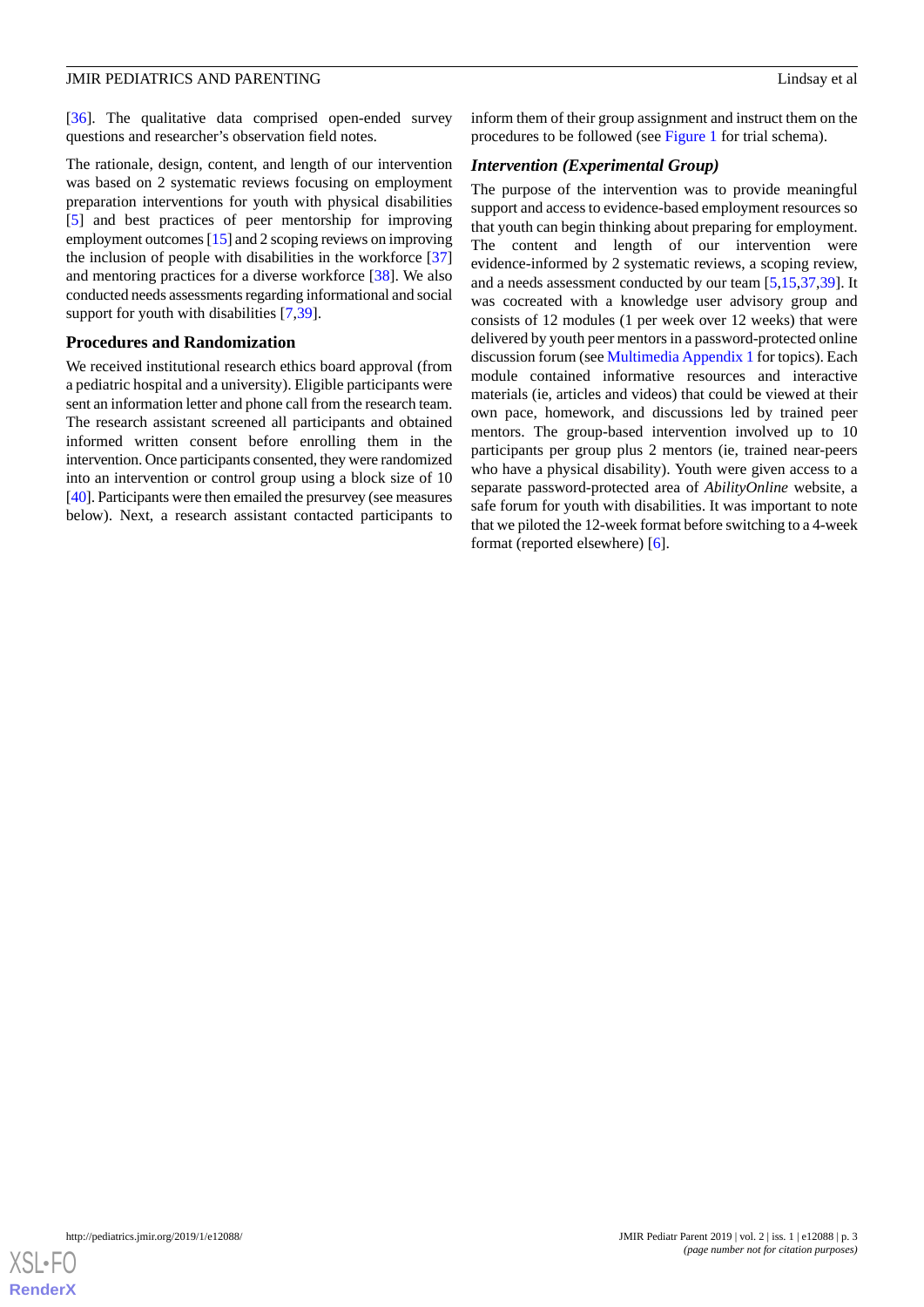<span id="page-3-0"></span>**Figure 1.** Search process flow diagram.



Youth mentors presented each of the topics to mentored participants in the same order using a script. To ensure treatment fidelity, each mentor received the same training and regular check-ins with project staff. They provided their own personal experiences and examples related to each topic and were instructed to respond to all posts while offering informational, emotional, and social support, which they received training in. The asynchronous discussion forum was available to all participants in the group (eg, intervention or control). Participants were instructed to log in to the forum at least once a week, which they could do at a time that was convenient for them. Mentors posted their availability (ie, when they would be in the forum) if participants wanted to discuss something in real time. To be considered for the role of a peer mentor, eligible young adults had lived experience with a physical disability, some employment experience, and have completed the 3-day Youth Peer Mentor Training program that runs out of a pediatric rehabilitation hospital [\[41](#page-10-13)]. Mentors also completed project-specific training (ie, active listening, perspective taking, confidentiality, maintaining boundaries, positive role modeling, trust building through interactive training, and mentoring) before starting. Mentors included 2 youth (1 male and 1 female, mean age 21.5 years) who had a physical disability. Mentors

[XSL](http://www.w3.org/Style/XSL)•FO **[RenderX](http://www.renderx.com/)**

introduced the topics in the same order and were trained to respond to participants' comments in a similar supportive and positive-focused manner [[6\]](#page-9-4).

#### *Control Group*

The control group had access to a separate password-protected group within the Web-based forum that contained the modules only, and they did not receive peer mentorship [[6\]](#page-9-4). Instead, a researcher posted the weekly discussion topics but was instructed to not reply to any participant posts. Youth participants within the control group could interact with other participants in their group, but such discussions were not facilitated by a mentor.

#### **Recruitment**

Participants were recruited from June to September 2016 through invitation letters sent from a pediatric hospital and disability organizations through referrals and advertisements. Potential participants also contacted us if they were interested in participating. Inclusion criteria involved the following: (1) able to read and write in English, (2) aged 15 to 25 years, (3) have access to a computing device with internet access, (4) currently enrolled in or recently completed a high school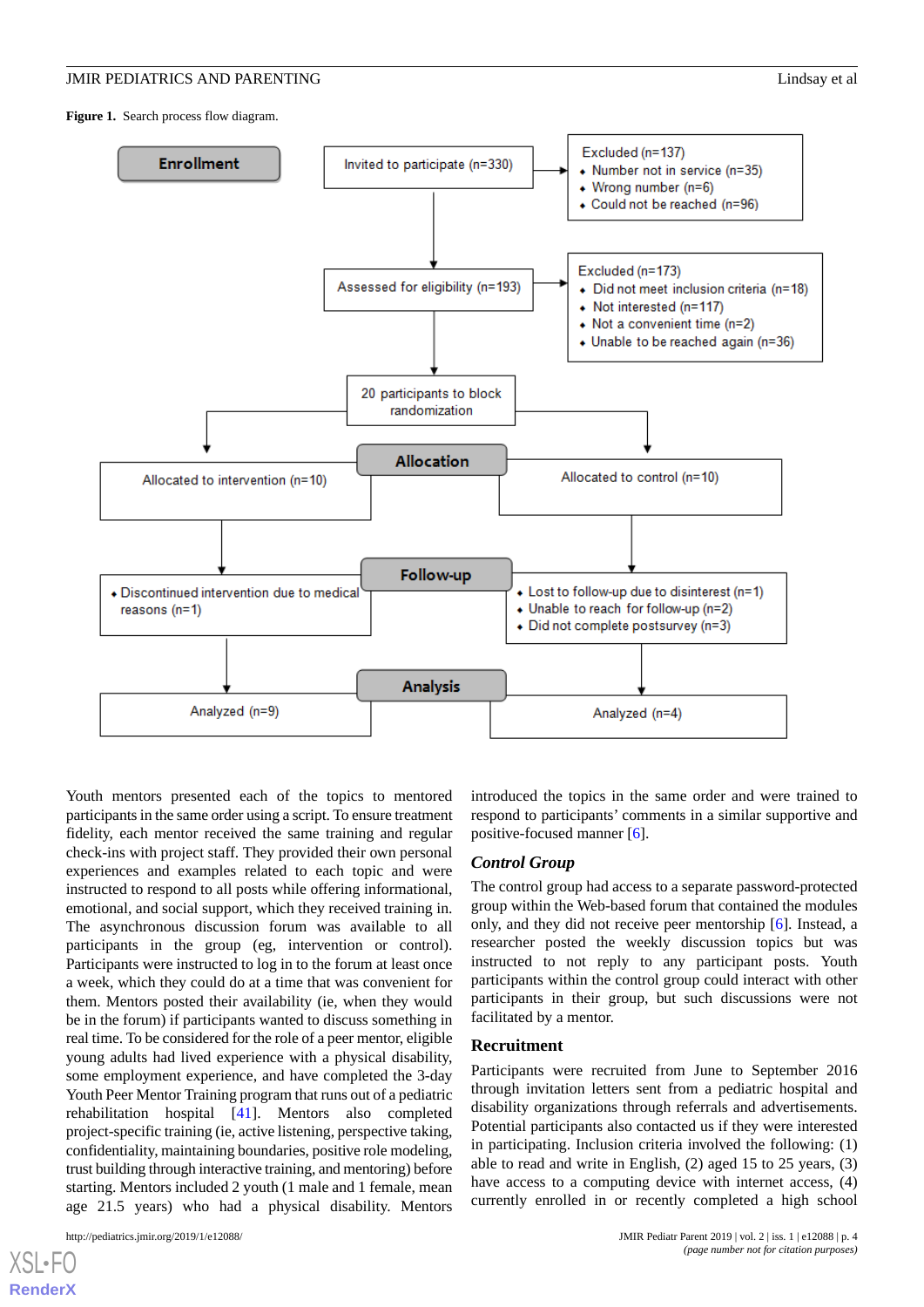diploma in the applied or academic stream (to screen for cognitive impairment), (5) have no paid work experience, and (6) youth with a physical disability (eg, cerebral palsy, spina bifida, muscular dystrophy, and spinal cord injury) [[6\]](#page-9-4). Here, we refer to disability as impairment, activity limitation, and participation restriction, whereby a disability and functioning are shaped by interactions between health conditions and contextual factors [[42\]](#page-10-14). Our rationale for this age group and also choosing youth without employment experience was that youth with disabilities often start their first job later than youth without disabilities [[39\]](#page-10-11). Exclusion criteria involve those who recently completed or who are currently participating in another employment preparation or peer support intervention [\[6](#page-9-4)].

Information packages were mailed to 330 potential participants, and the research team followed up with potential participants via phone (n=298) or email (n=32) to assess interest and availability for the study. If youth were interested in participating in the study, they were then screened for eligibility by a researcher, and if eligible, they were required to sign a written consent or assent form before taking part in the study. We were able to reach and assess 193 participants for eligibility. A total of 173 participants were excluded (see [Figure 1](#page-3-0) for reasons). All the 13 participants who joined the study provided written consent, completed a presurvey, signed up for the intervention website, and completed the postsurvey after the completion of the intervention. A total of 20 participants expressed interest in the study, met the inclusion criteria, and provided written consent. Using a block size of 10, participants were randomly assigned into either the experimental (ie, mentored) or control group (see [Figure 1](#page-3-0) for trial schema).

A total of 7 participants dropped out of the study. Of the participants, 1 dropped out of the intervention group because of medical complications, and 6 participants dropped out of the control group (see [Figure 1](#page-3-0) for reasons). A total of 13 participants completed the intervention and postsurveys (9 intervention and 4 controls).

#### **Outcome Measures**

In addition to basic demographic information (see [Table 1\)](#page-5-0), participants completed 3 standardized measures at baseline and at completion of the study to explore self-determination [[43\]](#page-10-15), career maturity inventory attitude scale [[43\]](#page-10-15), and multidimensional scale of perceived social support [[44\]](#page-10-16). These standardized measures have good internal consistency, construct-related and criterion validity, and test-retest reliability and have been widely used for youth with disabilities [\[43](#page-10-15)-[46\]](#page-10-17). Given that the focus of this study was feasibility, these outcome measures were exploratory to examine variances to help determine appropriate outcomes and sample size for future full-scale RCTs.

The first outcome measure, Arc's Self-Determination Scale [[46\]](#page-10-17), consists of a self-report measure that assesses self-determination for adolescents with disabilities, with subscales on autonomy, acting on the basis of preferences and abilities (postschool directions), goal setting, and task performance (eg, "I make my own my own meals or snacks" and "I make long-range career plans"). The scale includes I do not even if I have the chance (0), I do sometimes when I have

 $XS$ -FO **[RenderX](http://www.renderx.com/)**

a chance (1), I do most of the time when I have a chance, and I do every time I have the chance  $(3)$  [[46\]](#page-10-17).

The second outcome measure, Career Maturity Inventory Attitude Scale [\[43](#page-10-15),[45\]](#page-10-18), is a 25-item agree (1) or disagree (0) scale where responses form the bases for 5 subscales relating to career decision making including orientation, involvement, independence, compromise, and decisiveness (eg, "there is no point in deciding on a job when the future is so uncertain," "I don't know what courses I should take in school." and "I keep changing my occupational choice") [\[45](#page-10-18),[47\]](#page-10-19).

The third measure, Multidimensional Scale of Perceived Social Support, includes a 12-item questionnaire that captures perceived social support from various sources (ie, parents, siblings, friends, and peers). Example items include "there is a special person who is around when I am in need," "my family really tries to help me," and "I can count on my friends when things go wrong." The scale involves the following: very strongly disagree (0), strongly disagree (1), mildly disagree (2), neutral (3), mildly agree (4), strongly agree (5), and very strongly agree (6). Scores are summed for a total score, with higher scores reflecting higher values of social support [\[47](#page-10-19)].

Secondary measures include Web-based usage (ie, number of times logged in and length of time on the forum); how much they liked each topic, based on the Web-hosting *Drupal* platform analytics. We also describe adherence with the intervention, engagement (self-rated scale of 0-10, with higher scores reflecting higher engagement in the program), and satisfaction with the program as measured through open-ended questions in the postsurveys. Other parameters explored included recruitment accrual rates, program adherence, and satisfaction with the intervention, along with suggestions for improvement.

#### **Data Analysis**

Data were analyzed using IBM SPSS, version 25. Descriptive statistics were used to describe the sample characteristics at baseline using means and SD for continuous variables and frequencies and portions for categorical variables. *t* tests were conducted to compare baseline characteristics between the intervention and control groups. Separate analyses were conducted for each outcome. Holm's sequential correction will be applied to control for type I error. Effect sizes were determined using Cohen *d*, with 0.2 as indicative of a small effect, 0.5 medium effect, and 0.8 large effect. A level of .05 was used as the criterion for statistical significance.

Qualitative analysis of the open-ended survey questions and researcher's field notes involved 2 team members reviewing all data independently, and then, they compared the findings and analyzed them thematically through an open-coding, constant comparison approach [[48\]](#page-10-20). Any discrepancies were resolved through discussion of the themes and reevaluated until consensus was reached. We kept a log of the key decisions made throughout the analysis to help improve the credibility of our findings [\[48](#page-10-20)].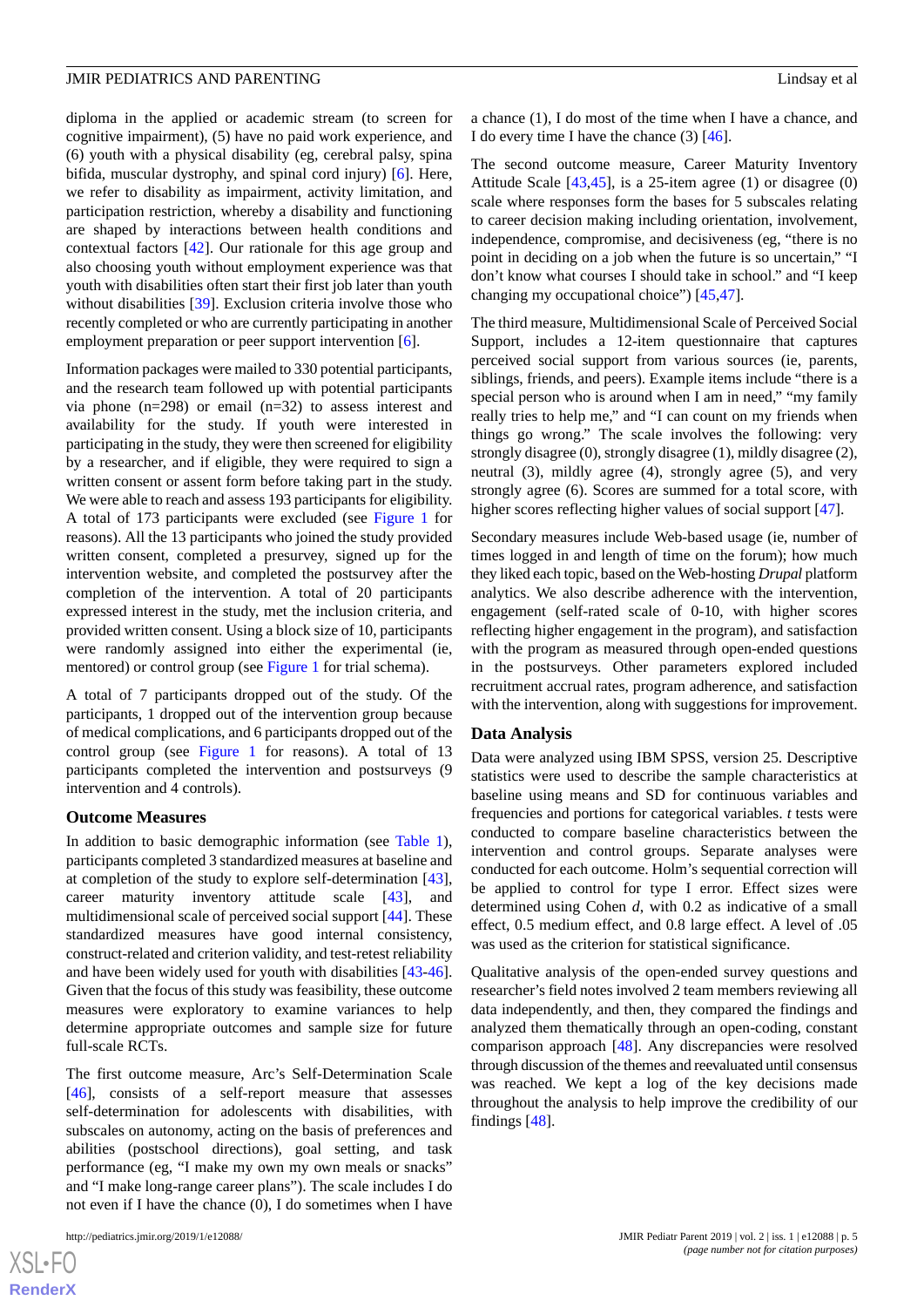# *Results*

## **Sample Characteristics**

A total of 13 adolescents (mean age 17.3, SD 1.88; 54% female; range 15-21 years) completed the study, which ran from July 2016 to December 2016. A total of 6 participants had cerebral palsy, 4 had muscular dystrophy, 2 had Charcot Marie tooth disease, and 1 had metabolic bone disease. A total of 6 participants in the intervention group and 4 in the control group used an assistive or mobility device. The majority of the

<span id="page-5-0"></span>**Table 1.** Demographic characteristics of participants and mentors.

participants (6 intervention, 4 control) were currently enrolled in school. The remainder completed high school or were unemployed. There were no significant differences between the groups on demographic variables at baseline (see [Table 1\)](#page-5-0).

In regard to self-rated engagement in the intervention, there were no significant differences between the intervention (mean 5.22, SD 2.48) and control groups (mean 5.40, SD 4.56). Both groups spent a similar amount of time on the website (intervention: mean 1.1 hours, SD 1.3; control: mean 1.55 hours, SD 1.85).

| Demographic characteristics                        | Participants         |                 | Mentors $(n=2)$  |
|----------------------------------------------------|----------------------|-----------------|------------------|
|                                                    | Intervention $(n=9)$ | Control $(n=4)$ |                  |
| Age (years), mean (SD)                             | 17.8(1.7)            | 16.25(1.89)     | 21.5(1.5)        |
| Sex(n)                                             |                      |                 |                  |
| Male                                               | 4                    | $\overline{c}$  |                  |
| Female                                             | 5                    | $\overline{2}$  | 1                |
| Disability type (n)                                |                      |                 |                  |
| Cerebral palsy                                     | 4                    | $\overline{2}$  | 1                |
| Muscular dystrophy                                 | 3                    | 1               | $\boldsymbol{0}$ |
| Charcot Marie tooth disease                        | $\mathfrak{2}$       | $\mathbf{0}$    | $\boldsymbol{0}$ |
| Metabolic bone disease                             | $\mathbf{0}$         | 1               | $\boldsymbol{0}$ |
| Other physical disability                          | $\boldsymbol{0}$     | $\mathbf{0}$    |                  |
| Use an assistive or mobility device (n)            | 6                    | 4               | $\overline{c}$   |
| Currently enrolled in school (n)                   | 6                    | $\overline{4}$  | $\sqrt{2}$       |
| Total time spent on the website (hours), mean (SD) | 1.1(1.3)             | 1.55(1.85)      | 6.38(5.41)       |
| Number of posts and messages, mean (SD)            | 6.77(6.49)           | 3.0(4.69)       | 35.5(6.36)       |
| Number of logins, mean (SD)                        | 34.3 (59.0)          | 7.25(3.68)      | 99.5 (85.55)     |
| Self-rated engagement, mean (SD)                   | 5.22(2.48)           | 5.40(4.56)      | 7(0)             |

Although the intervention group logged in more times (intervention: mean 34.3, SD 59.0; control: mean 7.24, SD 3.68) and posted more messages on average than controls (intervention: mean 6.77, SD 6.49; control: mean 3.0, SD 4.69), the differences between the groups were not significant.

## **Primary Outcome Analysis**

Our primary outcome for this study focused on the feasibility of the *Empowering Youth Towards Employment* intervention. *t* tests (between time 1 and time 2) were computed to examine differences on each outcome including self-determination, career maturity, and social support. Separate analyses were conducted for each outcome. There were no significant differences on outcome measures at baseline. After controlling for baseline scores, participants in the intervention group had significantly improved self-determination scores after the intervention compared with those in the control group  $(t_{12}=2.49; P<.03;$ *d*=.70; see [Tables 2](#page-6-0) and [3](#page-6-1) for comparison of outcome measures between the 2 groups). There were no significant differences in career maturity or social support between the intervention and control groups following the intervention.

[XSL](http://www.w3.org/Style/XSL)•FO **[RenderX](http://www.renderx.com/)**

#### *Program Adherence and Dosage*

Mentors delivered the intervention as instructed in the protocol and posted a unique topic once a week. The researchers monitored this through the discussion boards. The mentor's role was also to respond to participant comments, which was done majority (82%) of the time. A total of 18% of the messages posted by participants did not get a response from mentors. A total of 2 of these messages were follow-up responses from participants on a specific topic. In a few instances, mentors posted a longer, more generic statement that addressed several different comments rather than addressing each specific participant.

The control group ran as planned, where a research assistant posted 1 topic per week, which included general information and discussion questions. The researcher who posted the topics in the control group did not respond to any of the participants' posts in the forum, as directed in the protocol. All 12 topics were posted at the beginning of the week as prescribed, and the full extent of the intervention was delivered to participants.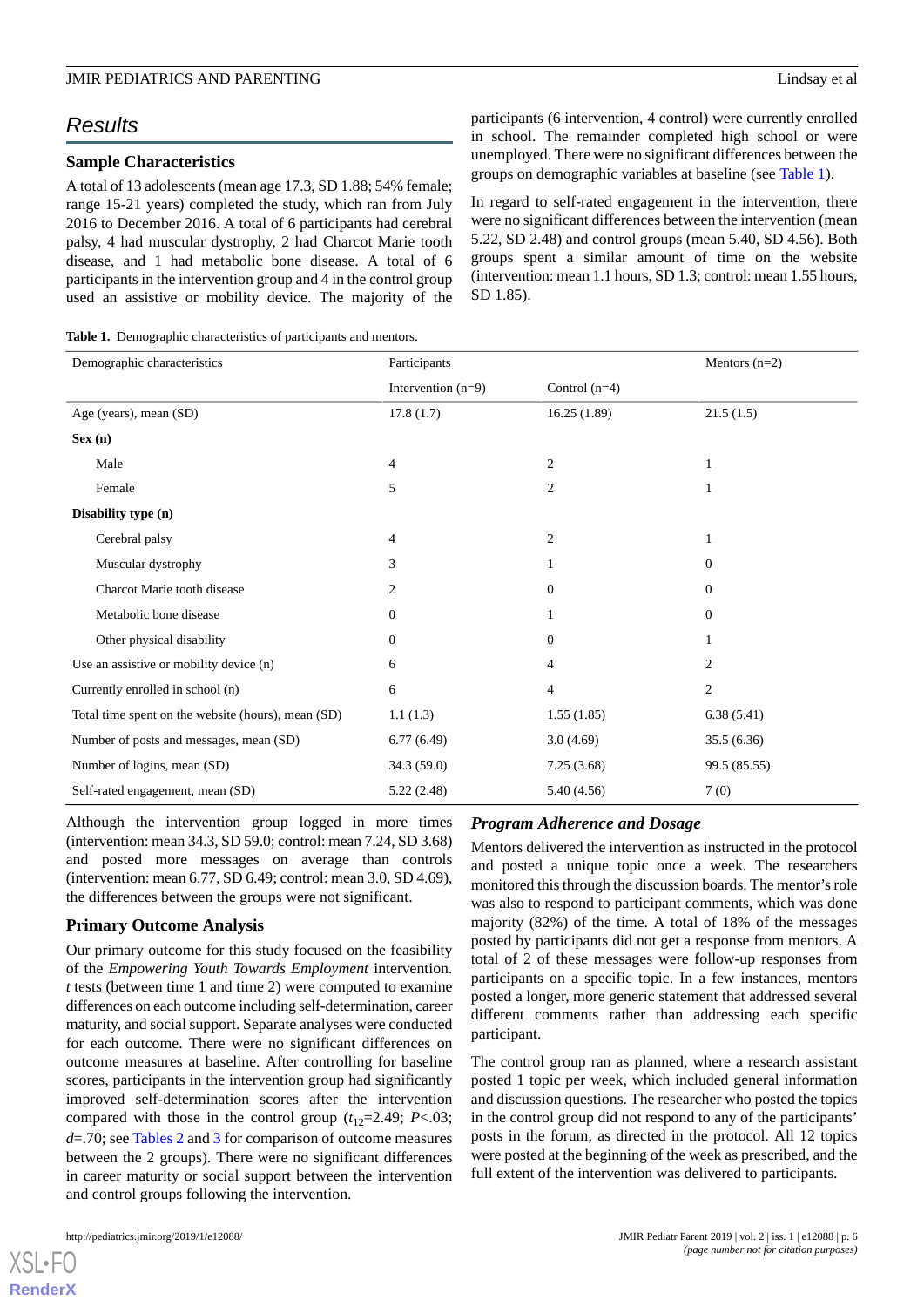## *Participant Satisfaction With the Intervention*

A total of 8 out of 9 (89%) of intervention group participants and 4 out of 4 (100%) of the control group participants said they would recommend the intervention to others. In their open-ended survey responses, participants described their level of satisfaction with the intervention and whether they would recommend it to others. Specifically, youth in both the intervention and control groups reported satisfaction with receiving information and feedback. A total of 3 participants in the intervention and 3 in the control group reported enjoying the information provided in the intervention, especially the employment preparation content and disability specific resources. For example, a participant in the intervention group commented that the intervention "gives a lot of advice on how to get to work where you want to and how to overcome the disability, which is helpful" [#1-09]. Furthermore, giving and receiving feedback was another aspect that participants (5 intervention, 1 control) appreciated. Such advice included feedback from peer mentors related to career strategies, overcoming disability-related challenges, and sharing

experiences related to the intervention topics. For example, 1 intervention group participant shared:

*I was able to suggest some things I did that helped me with some of my issues which I hope helped my colleagues.* [#1-03]

Participants also expressed contentment with the Web-based format of the intervention, stating it was "well-organized" [#1-02] and that the Web-based format "was the easiest one to learn from and get information from" [#1-05]. Furthermore, 7 participants in the intervention group had positive feedback regarding the social interaction and social support components provided through the intervention. For example, a participant shared that they "enjoyed connecting with...the mentors because it made the ideas of transition to postsecondary seem less daunting"[#1-05]. Another youth highlighted a benefit of the program:

*It is very important to hear the opinions of people with disabilities. So, if someone feels alone they know they're not the only ones going through certain situations.* [#1-02]

<span id="page-6-0"></span>**Table 2.** Descriptive statistics on participant outcomes (time 1) by group.

| Variable           | Intervention group $(n=9)$ ,<br>mean $(SD)$ | Control group $(n=4)$ ,<br>mean $(SD)$ | $t$ (df)     | P value | Effect size (Cohen $d$ ) |
|--------------------|---------------------------------------------|----------------------------------------|--------------|---------|--------------------------|
| Self-determination | 22.3(5.17)                                  | 14.5(3.69)                             | 3.35(12)     | .06     | 0.88                     |
| Career maturity    | 13.0(3.27)                                  | 13.0(7.02)                             | 0(12)        | >99     |                          |
| Social support     | 49.5 (21.07)                                | 58.0 (17.7)                            | $-1.005(12)$ | .33     | 0.21                     |

<span id="page-6-1"></span>**Table 3.** Differences in outcomes between experimental and control groups (time 2).

| Variable           | Intervention group $(n=9)$ ,<br>mean $(SD)$ | Control group $(n=4)$ ,<br>mean $(SD)$ | $t$ (df)     | P value | Effect size (Cohen $d$ ) |
|--------------------|---------------------------------------------|----------------------------------------|--------------|---------|--------------------------|
| Self-determination | 23.0(5.78)                                  | 13.5 (7.59)                            | 2.49(12)     | .03     | 0.7                      |
| Career maturity    | 13.75(3.10)                                 | 15.25(4.11)                            | $-0.71(12)$  | .49     | 0.71                     |
| Social support     | 49.5 (21.07)                                | 60.5(13.27)                            | $-0.946(12)$ | .36     | 0.32                     |

One of the main goals of the intervention was to provide employment resources and information to participants, which was deemed as helpful by most participants, such as participant #1-04, who stated:

# *The study was very informative and helped a lot with my plans for my career.*

A participant in the control group also discussed that they enjoyed the program because "you get good information and tips" [#2-03].

#### *Areas for Improvement*

Some participants had suggestions about how the intervention could be improved. For example, some participants noted that it would be helpful to have more prompts to keep them engaged throughout the 12 weeks. Lack of engagement was often associated with personal reasons (ie, too busy or forgetting to log in, too shy to participate, etc). For instance, a participant in the intervention group explained:

*I enjoyed the program; however my summer became very busy and I regret not being able to engage in the program.* [#1-02]

Another participant suggested:

*Sometimes I forgot to check the website during the week so it would be helpful to receive an email reminding me to check any updates.* [#1-03]

One participant in the intervention group who had logged in few times but did not post describes:

*I needed greater clarity on time frame and expectations. I'm sorry I was a passive participant and did not engage in the discussions more.* [#1-01]

A total of 3 intervention participants and 1 control group participant mentioned that they found it difficult to remember to log in to the website or had limited access to a computer, which made it difficult to participate on a regular basis.

Other participants wanted improvements to the website. For instance, a participant in the control group explained that they

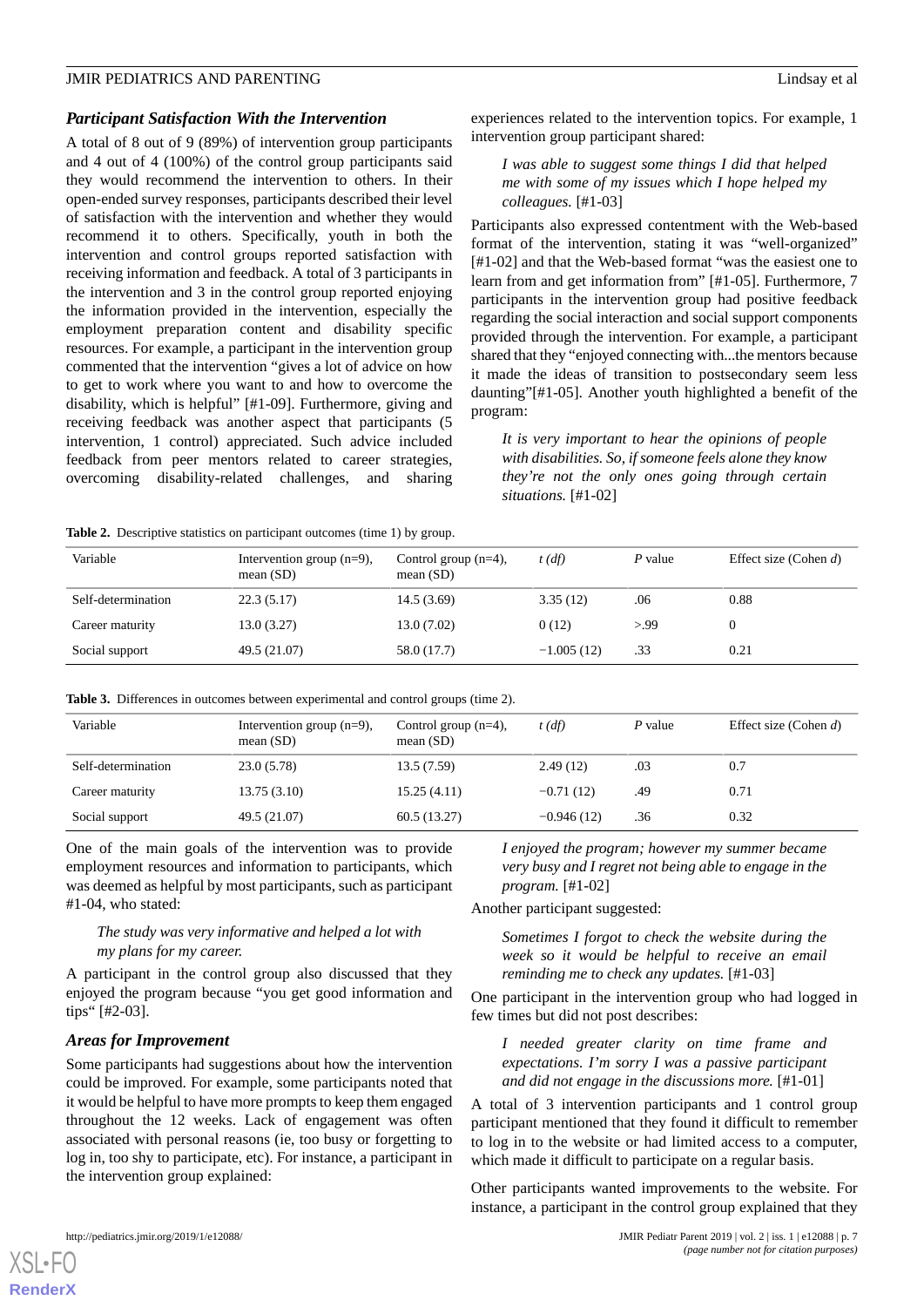found the "layout of the website was confusing...and hard to navigate" [#2-05]. Meanwhile, a participant in the intervention group suggested:

*The website could have a better UI (User Interface) so it has a better feel.* [#1-09]

# *Discussion*

#### **Principal Findings**

Our findings show that the *Empowering Youth Towards Employment* intervention demonstrated acceptability and preliminary evidence of impact in 1 of the outcome measures within a sample of youth with physical disabilities. Youth with disabilities are considered a vulnerable population that has unique vocational needs [\[15](#page-9-11)]. Helping them to gain employment skills is important because they often encounter significantly higher unemployment rates compared with youth without disabilities [[6,](#page-9-4)[49\]](#page-11-0). Therefore, providing mentoring and resources within a Web-based forum is 1 potential way that can help to engage youth with disabilities within an accessible format [[50\]](#page-11-1). Peer mentors can act as role models who help to normalize the experience of transitioning to work for those who have a disability. Knowing that others have gone through a similar experience may help to increase their motivation for pursuing vocational interests [[51,](#page-11-2)[52](#page-11-3)]. Youth may be more receptive to receiving information from a peer who is closer in age [[52\]](#page-11-3). Previous research shows that mentoring is a promising mechanism that can help to enhance youth's inclusion while also offering support and coping strategies [[53\]](#page-11-4). Web-based platforms can also influence learning and behavior change [[26\]](#page-10-21). Our study is novel in that it offers an employment preparation program through an e-mentor platform. Most previous studies focus on self-management and health-related outcomes.

Our results indicated significant improvements in self-determination (large effect) among the youth in the intervention (ie, mentored) group. Previous research shows that there is a strong link between mentoring and improvements in self-efficacy [\[54](#page-11-5)], self-determination [[55,](#page-11-6)[56](#page-11-7)], and self-confidence [[57\]](#page-11-8). For example, Gregg et al's [\[55](#page-11-6)] study explored the effectiveness of virtual mentoring to enhance the persistence of secondary and postsecondary students with learning disabilities in science, technology, engineering, and mathematics and found improved self-determination [[55\]](#page-11-6). Indeed, helping youth to develop their self-determination and self-advocacy skills is important because it is critical for optimizing their participation and inclusion in society [\[58](#page-11-9)-[60\]](#page-11-10).

A total of 2 of the measures within our study, career maturity and social support, showed no significant improvement following the intervention. These findings are somewhat surprising and contrast other e-mentor interventions focusing on youth with visual impairments and blindness (using a mixed format including face-to-face and group-based activities, email, and phone calls) that found significant improvement in career decision making [\[61](#page-11-11)]. Another study involving 8 e-mentoring sessions to enhance the transition to college for youth with disabilities [[62\]](#page-11-12) found significant improvements in career decision self-efficacy. This discrepancy could be partly a result of the small sample size, differences in the disability types

explored, the length of the mentoring interventions, differences in the measures used, and lack of control groups in these studies.

Research shows that early vocational experiences are associated with the development of career maturity and vocational identity, contributing to a positive career trajectory [[33,](#page-10-22)[34\]](#page-10-6). Vocational maturity is characterized by the extent to which one is concerned with seeking out a career choice; investigating and planning for an occupation; stable occupational preference over time; realistic attitudes toward work; and habits, interests, and abilities that match one's occupational preference [[33](#page-10-22)[,63](#page-11-13)]. Most studies exploring career maturity among youth with disabilities focus on the college age [\[31](#page-10-5)]. Given that the average age of our sample was younger, it could be that youth are still very early on in their development and need more time and experience to further develop their career maturity.

Our results also showed no significant improvements in social support within the time frame of this study. This finding could be a result of the social support provided by peer mentors (eg, encouragement and sharing experiences), perhaps acting as a mediating factor affecting self-determination [\[32\]](#page-10-23). For example, research shows that employment success can be achieved through social relationships [\[64](#page-11-14)] or perhaps, the participants in our study already had good support systems in place from family and friends. Some research suggests that the e-mentoring process lacks verbal communication cues, which result in more impersonal or superficial relationships between mentor and mentee, and therefore, more informal or conversational language should be used to encourage closeness [[53,](#page-11-4)[65](#page-11-15)]. Interestingly, participants expressed satisfaction in social interactions and support from the intervention in the open-ended survey responses.

Our findings highlighted participants' satisfaction with the intervention, and the majority would recommend it to other youth. Somewhat surprising, however, is that their self-reported levels of engagement were somewhat lower than expected. This could have been because of the 12-week length of the program and many youth were busy with school and often found it difficult to participate as often as they would have hoped to. We observed that engagement levels, based on the number of posts per topic, decreased over the course of the 12-week intervention. We recommend that the research team and youth mentors check in more regularly with the participants to help keep them engaged throughout the intervention. Other studies on mentoring among youth with disabilities show that having small group activities  $[66]$  $[66]$  and family support  $[21,67]$  $[21,67]$  $[21,67]$  can help keep participants engaged, along with timely responses from mentors [[65\]](#page-11-15).

Our results showed lower than expected engagement levels, which suggest that the intervention may not be appropriate in its current form for youth with physical disabilities. The intervention could benefit from flexibility in the length of the program to increase acceptability to a larger group of youth. Some youth may have found it difficult to remain engaged for 12 weeks, especially with ongoing school commitments. Our findings are consistent with past research focusing on youth without disabilities, showing that maintaining engagement of participants within an e-mentor format can be challenging, and

 $XSJ \cdot F$ **[RenderX](http://www.renderx.com/)**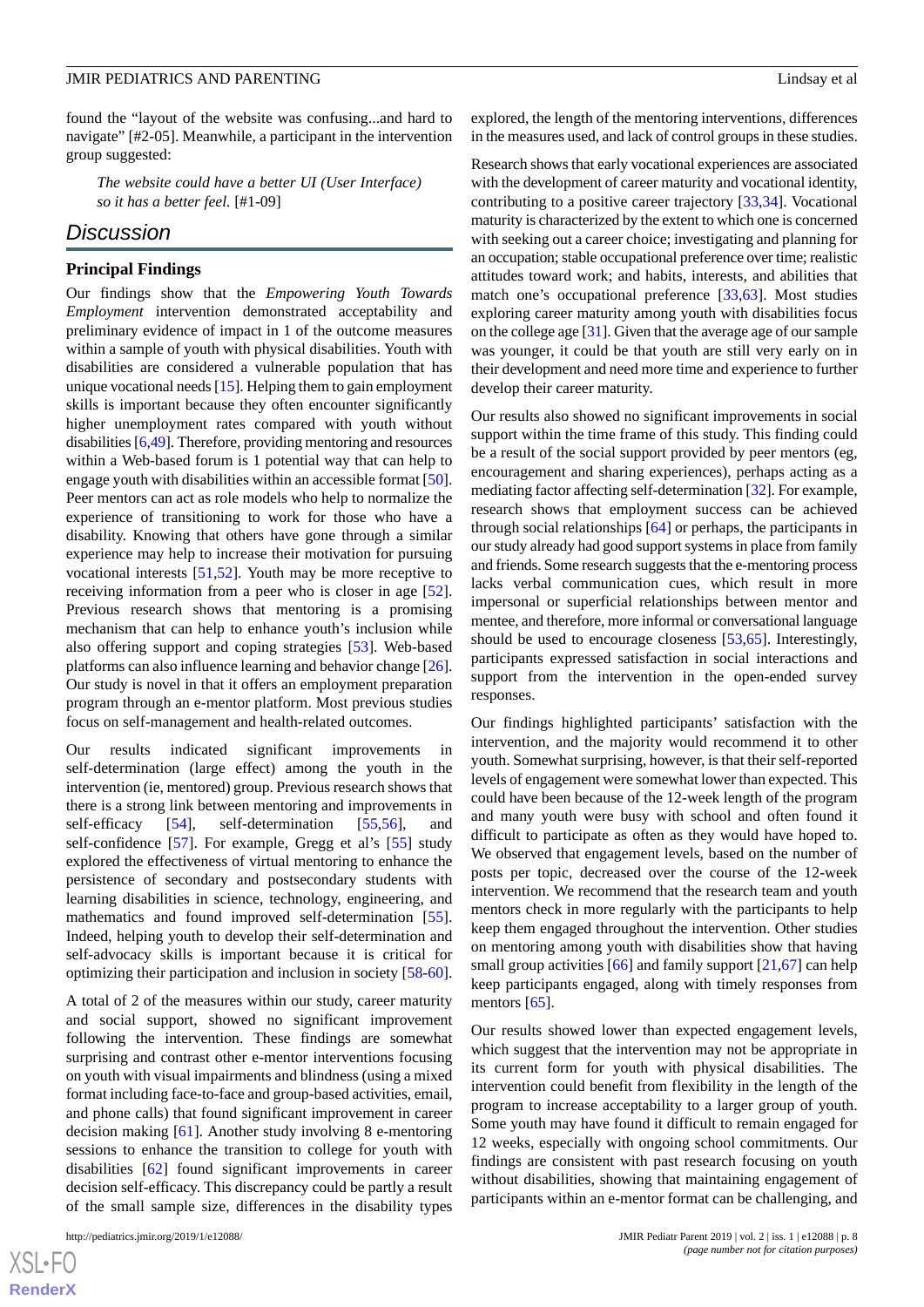engagement may decrease as the intervention progresses [\[68](#page-11-18)[,69\]](#page-11-19). One topic per week may also not be enough interaction to keep youth engaged, as research shows that frequent and consistent contact is useful for a successful mentoring relationship [[65](#page-11-15)[,70](#page-11-20),[71\]](#page-11-21). Therefore, we recommend that a shorter, more condensed format, perhaps over the summer months when youth are not as busy with school, may be more suitable.

# **Limitations and Future Directions**

It is important to consider the limitations of this study, which focused on the feasibility and initial impact of the intervention. First, we were underpowered in some of the analyses. Our sample size was small, and we recruited from only 1 site, which limits the generalizability of the findings. Second, some youth who completed a presurvey and participated in the discussion forum did not complete a postsurvey, which excluded them from the analysis. This was particularly the case for the control group. Therefore, it is important to note that more of the participants in the intervention group stayed in the study. The design of future interventions should consider how to maintain engagement of participants who are in the control group. Third, we included various types of physical disabilities, and each have different needs and concerns regarding preparing for employment and could have affected the results. Fourth, we were unable to determine the number of participants who looked at the resources and modules and the amount of time that they spent looking at them, which is an important factor that could influence the outcomes that we explored. Finally, the host website that we used for this intervention went through several upgrades during the course of the intervention that caused some technical difficulties that some participants experienced. This could have affected their participation and engagement in the study.

Future studies should be directed in several areas. First, given the relatively low self-rated engagement levels, future research should have specific engagement strategies to keep participants engaged (in both the intervention and the control groups). This could involve regular check-ins to see if participants need any help with posting, reminders to contribute to the discussion, or involving a variety of different components such as face-to-face or in-person components [\[19](#page-9-14)]. Further support may be needed for participants who are shy or reluctant to post. Finally, further research should explore whether any potential gains from this or other similar interventions last over the long term.

# **Conclusions and Implications**

The *Empowering Youth Towards Employment* intervention is promising in that it enhances self-determination among youth with physical disabilities. There is a growing emphasis on the importance of including a process evaluation as part of an RCT [[72\]](#page-11-22). This study shows that a process evaluation can provide valuable information about an intervention, which is critical if it going to be fully implemented into practice. Furthermore, findings from the process evaluation will help interpret the outcomes of the intervention. Our results show that the length of the intervention seemed too long for both the mentors and the participants. We recommend condensing the length of the intervention into a 1-month format that would also fit into the youth's schedule. It is important to balance addr essing the primary mentoring goal of helping youth to develop employment-related skills with fostering a meaningful mentoring relationship with participants. We recommend that further mentor training and ongoing support is needed to help facilitate this. Furthermore, our results suggest that there is value in having peer mentors who have a disability. Most previous peer mentoring studies have a mentor that does not have a disability.

# **Acknowledgments**

This study was funded by a Social Sciences and Humanities Research Council (grant #435-2015-0568). The first author holds a career award from the Ontario Ministry of Research and Innovation in addition to Kimmel Matching Fund through the Bloorview Research Institute. The authors would like to thank *AbilityOnline* and the staff, students, and volunteers in the Transitions and Inclusive Environments lab for their support in this project.

# <span id="page-8-1"></span>**Conflicts of Interest**

None declared.

# **Multimedia Appendix 1**

Overview of weekly topics. [[PDF File \(Adobe PDF File\), 43KB-Multimedia Appendix 1](https://jmir.org/api/download?alt_name=pediatrics_v2i1e12088_app1.pdf&filename=43e595f61e3d6cd65a5cb69a6e5d22d6.pdf)]

# <span id="page-8-0"></span>**Multimedia Appendix 2**

CONSORT‐EHEALTH checklist (V 1.6.1). [[PDF File \(Adobe PDF File\), 3MB](https://jmir.org/api/download?alt_name=pediatrics_v2i1e12088_app2.pdf&filename=d21ef1973eb423ba5562c809fa2c9e02.pdf)-[Multimedia Appendix 2\]](https://jmir.org/api/download?alt_name=pediatrics_v2i1e12088_app2.pdf&filename=d21ef1973eb423ba5562c809fa2c9e02.pdf)

## **References**

[XSL](http://www.w3.org/Style/XSL)•FO **[RenderX](http://www.renderx.com/)**

1. Lindsay S. Discrimination and other barriers to employment for teens and young adults with disabilities. Disabil Rehabil 2011;33(15-16):1340-1350. [doi: [10.3109/09638288.2010.531372](http://dx.doi.org/10.3109/09638288.2010.531372)] [Medline: [21067349\]](http://www.ncbi.nlm.nih.gov/entrez/query.fcgi?cmd=Retrieve&db=PubMed&list_uids=21067349&dopt=Abstract)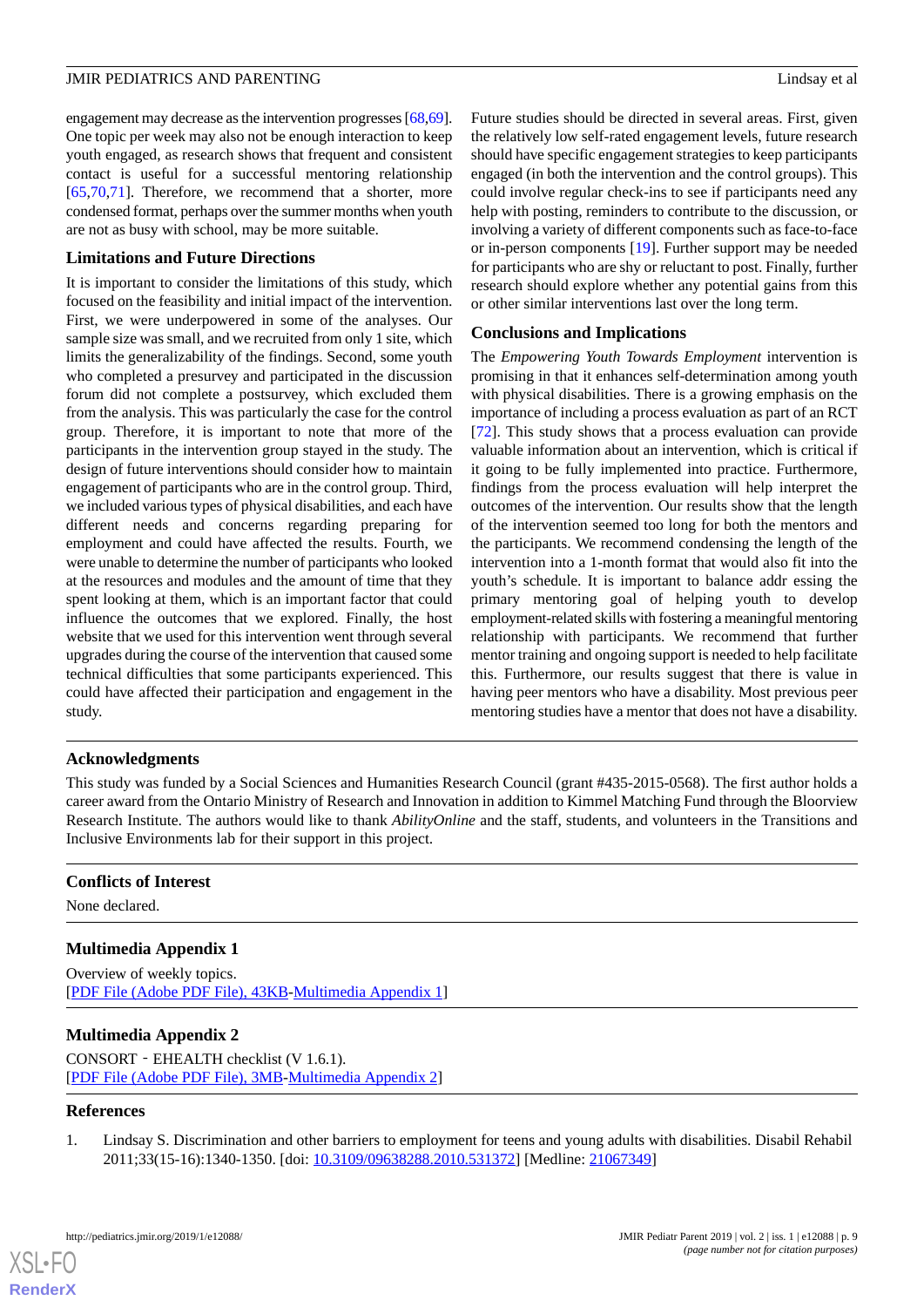- <span id="page-9-0"></span>2. Till M. Canadian Survey on Disability. 2012. A profile of the labour market experiences of adults with disabilities among Canadians aged 15 years and older URL: [https://www150.statcan.gc.ca/n1/en/pub/89-654-x/89-654-x2015005-eng.](https://www150.statcan.gc.ca/n1/en/pub/89-654-x/89-654-x2015005-eng.pdf?st=1lfIY639) [pdf?st=1lfIY639](https://www150.statcan.gc.ca/n1/en/pub/89-654-x/89-654-x2015005-eng.pdf?st=1lfIY639)[[WebCite Cache ID 75WKID9Q9\]](http://www.webcitation.org/

                                75WKID9Q9)
- <span id="page-9-2"></span><span id="page-9-1"></span>3. Carter EW, Trainor AA, Ditchman N, Swedeen B, Owens L. Community-based summer work experiences of adolescents with high-incidence disabilities. J Spec Educ 2009 Nov 13;45(2):89-103. [doi: [10.1177/0022466909353204\]](http://dx.doi.org/10.1177/0022466909353204)
- 4. Trainor AA, Lindstrom L, Simon-Burroughs M, Martin JE, Sorrells AM. From marginalized to maximized opportunities for diverse youths with disabilities: a position paper of the Division on Career Development and Transition. Career Dev Transition Except Individ 2008 Apr 22;31(1):56-64. [doi: [10.1177/0885728807313777\]](http://dx.doi.org/10.1177/0885728807313777)
- <span id="page-9-4"></span><span id="page-9-3"></span>5. Hanif S, Peters H, McDougall C, Lindsay S. A systematic review of vocational interventions for youth with disabilities. In: Altman BM, editor. Factors in Studying Employment for Persons with Disability. Bingley, West Yorkshire, England: Emerald Publishing Limited; 2017:181-202.
- <span id="page-9-5"></span>6. Lindsay S, Stinson J, Stergiou-Kita M, Leck J. Improving transition to employment for youth with physical disabilities: protocol for a peer electronic mentoring intervention. JMIR Res Protoc 2017 Nov 16;6(11):e215 [[FREE Full text](http://www.researchprotocols.org/2017/11/e215/)] [doi: [10.2196/resprot.8034](http://dx.doi.org/10.2196/resprot.8034)] [Medline: [29146566\]](http://www.ncbi.nlm.nih.gov/entrez/query.fcgi?cmd=Retrieve&db=PubMed&list_uids=29146566&dopt=Abstract)
- <span id="page-9-6"></span>7. Lindsay S, Adams T, McDougall C, Sanford R. Skill development in an employment-training program for adolescents with disabilities. Disabil Rehabil 2012;34(3):228-237 [\[FREE Full text\]](https://doi.org/10.3109/09638288.2011.603015) [doi: [10.3109/09638288.2011.603015](http://dx.doi.org/10.3109/09638288.2011.603015)] [Medline: [21977978](http://www.ncbi.nlm.nih.gov/entrez/query.fcgi?cmd=Retrieve&db=PubMed&list_uids=21977978&dopt=Abstract)]
- <span id="page-9-7"></span>8. Barnfather A, Stewart M, Magill-Evans J, Ray L, Letourneau N. Computer-mediated support for adolescents with cerebral palsy or spina bifida. Comput Inform Nurs 2011;29(1):24-33; quiz 34 [\[FREE Full text](https://doi.org/10.1097/NCN.0b013e3181f9db63)] [doi: [10.1097/NCN.0b013e3181f9db63](http://dx.doi.org/10.1097/NCN.0b013e3181f9db63)] [Medline: [21099541\]](http://www.ncbi.nlm.nih.gov/entrez/query.fcgi?cmd=Retrieve&db=PubMed&list_uids=21099541&dopt=Abstract)
- <span id="page-9-8"></span>9. Arnett J. Emerging adulthood: what is it, and what is it good for? Child Dev Perspect 2007;1(2):68-73. [doi: [10.1111/j.1750-8606.2007.00016.x\]](http://dx.doi.org/10.1111/j.1750-8606.2007.00016.x)
- <span id="page-9-10"></span><span id="page-9-9"></span>10. Stumbo NJ. Evidence-based practices in mentoring students with disabilities: four case studies. JSESD 2009 Nov 01;14(1):33-54. [doi: [10.14448/jsesd.03.0003\]](http://dx.doi.org/10.14448/jsesd.03.0003)
- 11. Karcher MJ, Kuperminc GP, Portwood SG, Sipe CL, Taylor AS. Mentoring programs: a framework to inform program development, research, and evaluation. J Community Psychol 2006 Nov;34(6):709-725. [doi: [10.1002/jcop.20125\]](http://dx.doi.org/10.1002/jcop.20125)
- 12. Stinson JN, McGrath PJ, Hodnett ED, Feldman BM, Duffy CM, Huber AM, et al. An internet-based self-management program with telephone support for adolescents with arthritis: a pilot randomized controlled trial. J Rheumatol 2010 Sep; 37(9): 1944-1952. [doi: [10.3899/jrheum.091327\]](http://dx.doi.org/10.3899/jrheum.091327) [Medline: [20595280](http://www.ncbi.nlm.nih.gov/entrez/query.fcgi?cmd=Retrieve&db=PubMed&list_uids=20595280&dopt=Abstract)]
- <span id="page-9-11"></span>13. Fraas M, Bellerose A. Mentoring programme for adolescent survivors of acquired brain injury. Brain Inj 2010 Jan;24(1):50-61. [doi: [10.3109/02699050903446781](http://dx.doi.org/10.3109/02699050903446781)] [Medline: [20001483\]](http://www.ncbi.nlm.nih.gov/entrez/query.fcgi?cmd=Retrieve&db=PubMed&list_uids=20001483&dopt=Abstract)
- 14. Funnell MM. Peer-based behavioural strategies to improve chronic disease self-management and clinical outcomes: evidence, logistics, evaluation considerations and needs for future research. Fam Pract 2010 Jun;27(Suppl 1):i17-i22 [\[FREE Full text](http://europepmc.org/abstract/MED/19509083)] [doi: [10.1093/fampra/cmp027](http://dx.doi.org/10.1093/fampra/cmp027)] [Medline: [19509083](http://www.ncbi.nlm.nih.gov/entrez/query.fcgi?cmd=Retrieve&db=PubMed&list_uids=19509083&dopt=Abstract)]
- <span id="page-9-12"></span>15. Lindsay S, Fellin M. A systematic review of mentorship programs to facilitate transition to post-secondary education and employment for youth and young adults with disabilities. Disabil Rehabil 2016 Jul;38(14):1329-1349 [\[FREE Full text\]](https://doi.org/10.3109/09638288.2015.1092174) [doi: [10.3109/09638288.2015.1092174](http://dx.doi.org/10.3109/09638288.2015.1092174)] [Medline: [26497325\]](http://www.ncbi.nlm.nih.gov/entrez/query.fcgi?cmd=Retrieve&db=PubMed&list_uids=26497325&dopt=Abstract)
- <span id="page-9-13"></span>16. Campbell-Whatley GD. Mentoring students with mild disabilities: the "nuts and bolts" of program development. ISC 2001 Mar 01;36(4):211-216. [doi: [10.1177/105345120103600403\]](http://dx.doi.org/10.1177/105345120103600403)
- <span id="page-9-14"></span>17. Shem K, Medel R, Wright J, Kolakowsky-Hayner SA, Duong T. Return to work and school: a model mentoring program for youth and young adults with spinal cord injury. Spinal Cord 2011 Apr;49(4):544-548. [doi: [10.1038/sc.2010.166](http://dx.doi.org/10.1038/sc.2010.166)] [Medline: [21135861](http://www.ncbi.nlm.nih.gov/entrez/query.fcgi?cmd=Retrieve&db=PubMed&list_uids=21135861&dopt=Abstract)]
- <span id="page-9-15"></span>18. Sword C, Hill K. National Center on Secondary Education and Transition. Creating mentoring opportunities for youth with disabilities: Issues and suggested strategies URL: [http://ncset.org/publications/issue/NCSETIssueBrief\\_1.4.pdf](http://ncset.org/publications/issue/NCSETIssueBrief_1.4.pdf) [accessed 2019-02-22] [\[WebCite Cache ID 76Ntdw9Xw\]](http://www.webcitation.org/

                                76Ntdw9Xw)
- <span id="page-9-18"></span>19. Lindsay S, Munson M. National Mentoring Resource Center. 2018. Mentoring For Youth With Disabilities URL: [http:/](http://nationalmentoringresourcecenter.org/images/PDF/Mentoring_for_Youth_with_Disabilities_Population_Review.pdf) [/nationalmentoringresourcecenter.org/images/PDF/Mentoring\\_for\\_Youth\\_with\\_Disabilities\\_Population\\_Review.pdf](http://nationalmentoringresourcecenter.org/images/PDF/Mentoring_for_Youth_with_Disabilities_Population_Review.pdf)[\[WebCite](http://www.webcitation.org/

                                75WK3sNiw) [Cache ID 75WK3sNiw\]](http://www.webcitation.org/

                                75WK3sNiw)
- <span id="page-9-16"></span>20. DuBois DL, Holloway BE, Valentine JC, Cooper H. Effectiveness of mentoring programs for youth: a meta-analytic review. Am J Community Psychol 2002 Apr;30(2):157-197 [\[FREE Full text](https://doi.org/10.1023/A:1014628810714)] [doi: [10.1023/A:1014628810714](http://dx.doi.org/10.1023/A:1014628810714)] [Medline: [12002242\]](http://www.ncbi.nlm.nih.gov/entrez/query.fcgi?cmd=Retrieve&db=PubMed&list_uids=12002242&dopt=Abstract)
- <span id="page-9-17"></span>21. Powers L, Sowers J, Stevens T. An exploratory randomized study of the impact of mentoring on the self-efficacy and community-based knowledge of adolescents with severe physical challenges. J Rehabil Med 1995;61(1):33-41 [\[FREE Full](https://www.thefreelibrary.com/403.htm) [text](https://www.thefreelibrary.com/403.htm)]
- 22. Southwick SM, Morgan CA, Vythilingam M, Charney D. Mentors enhance resilience in at-risk children and adolescents. Psychoanal Inq 2007 Apr 12;26(4):577-584. [doi: [10.1080/07351690701310631](http://dx.doi.org/10.1080/07351690701310631)]
- 23. Lindstrom L, Doren B, Post C, Lombardi A. Building career PATHS (postschool achievement through higher skills) for young women with disabilities. CDQ 2013 Dec 09;61(4):330-338. [doi: [10.1002/j.2161-0045.2013.00059.x\]](http://dx.doi.org/10.1002/j.2161-0045.2013.00059.x)
- 24. Elliott C, Leck J. Shattering glass: e-mentoring and the advancement of diversity. Int J Organiz Diverse 2016;16(4):1-15. [doi: [10.18848/2328-6261/CGP/v16i04/1-15](http://dx.doi.org/10.18848/2328-6261/CGP/v16i04/1-15)]

[XSL](http://www.w3.org/Style/XSL)•FO **[RenderX](http://www.renderx.com/)**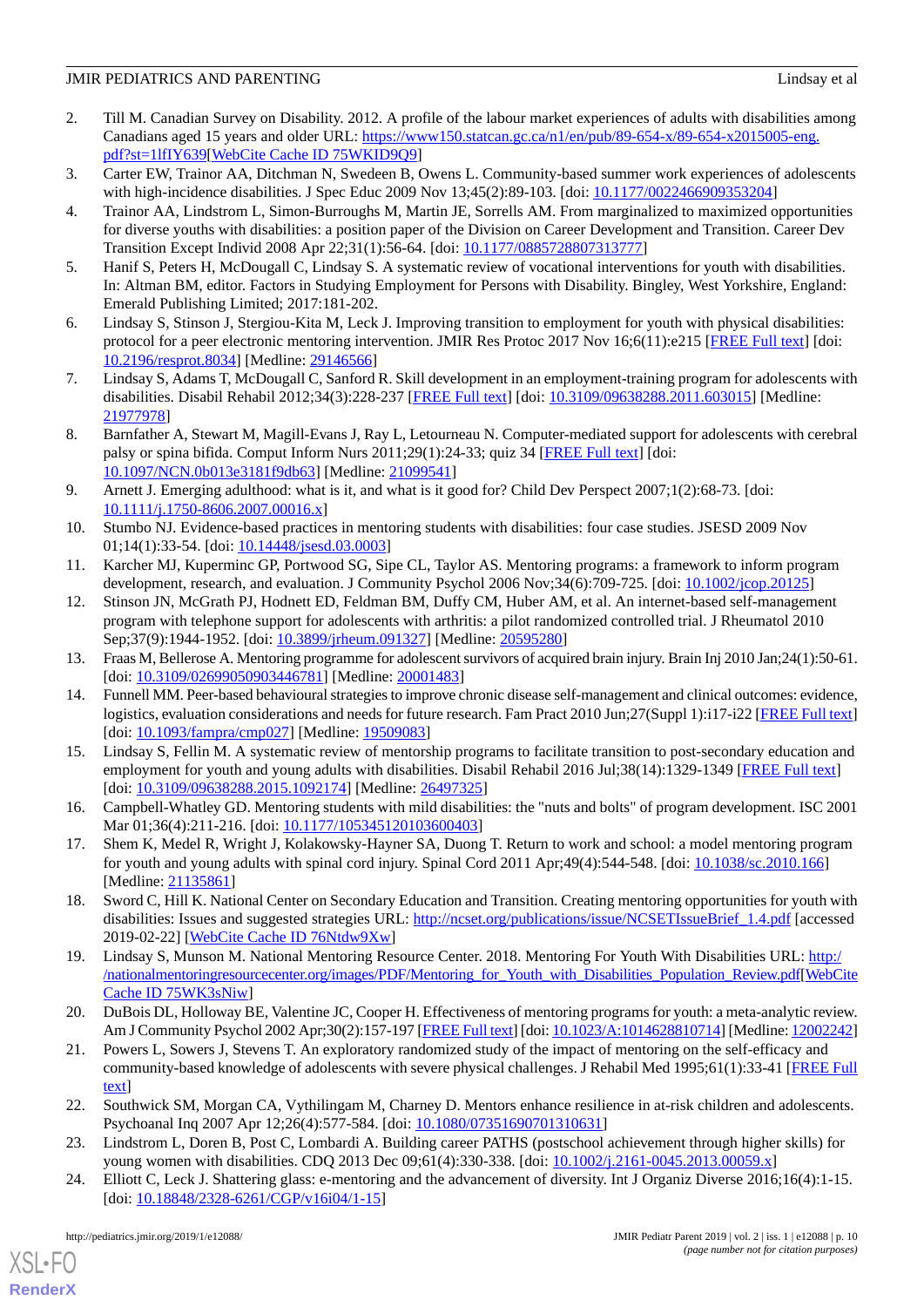- <span id="page-10-0"></span>25. Lindsay S, Smith S, Bell F, Bellaby P. Tackling the digital divide: exploring the impact of ICT on managing heart conditions in a deprived area. Inf Commun Soc 2007 Feb;10(1):95-114. [doi: [10.1080/13691180701193127\]](http://dx.doi.org/10.1080/13691180701193127)
- <span id="page-10-21"></span>26. Nguyen HQ, Carrieri-Kohlman V, Rankin SH, Slaughter R, Stulbarg MS. Internet-based patient education and support interventions: a review of evaluation studies and directions for future research. Comput Biol Med 2004 Mar;34(2):95-112 [[FREE Full text](https://doi.org/10.1016/S0010-4825(03)00046-5)] [doi: [10.1016/S0010-4825\(03\)00046-5\]](http://dx.doi.org/10.1016/S0010-4825(03)00046-5) [Medline: [14972630](http://www.ncbi.nlm.nih.gov/entrez/query.fcgi?cmd=Retrieve&db=PubMed&list_uids=14972630&dopt=Abstract)]
- <span id="page-10-1"></span>27. Eysenbach G, Powell J, Englesakis M, Rizo C, Stern A. Health related virtual communities and electronic support groups: systematic review of the effects of online peer to peer interactions. Br Med J 2004 May 15;328(7449):1166 [[FREE Full](http://europepmc.org/abstract/MED/15142921) [text](http://europepmc.org/abstract/MED/15142921)] [doi: [10.1136/bmj.328.7449.1166\]](http://dx.doi.org/10.1136/bmj.328.7449.1166) [Medline: [15142921\]](http://www.ncbi.nlm.nih.gov/entrez/query.fcgi?cmd=Retrieve&db=PubMed&list_uids=15142921&dopt=Abstract)
- <span id="page-10-3"></span><span id="page-10-2"></span>28. Lenhart A. Pew Research Center. 2015. A majority of American teens report access to a computer, game console, smart phone and a tablet URL: [http://www.pewresearch.org/wp-content/uploads/sites/9/2015/04/](http://www.pewresearch.org/wp-content/uploads/sites/9/2015/04/PI_TeensandTech_Update2015_0409151.pdf) [PI\\_TeensandTech\\_Update2015\\_0409151.pdf](http://www.pewresearch.org/wp-content/uploads/sites/9/2015/04/PI_TeensandTech_Update2015_0409151.pdf) [accessed 2019-01-18] [\[WebCite Cache ID 75WJrtHkC](http://www.webcitation.org/

                                75WJrtHkC)]
- <span id="page-10-4"></span>29. Thompson L, Jeffries M, Topping K. E - mentoring for e-learning development. IETI 2010 Aug;47(3):305-315. [doi: [10.1080/14703297.2010.498182\]](http://dx.doi.org/10.1080/14703297.2010.498182)
- <span id="page-10-5"></span>30. Lindsay S, McPherson AC. Experiences of social exclusion and bullying at school among children and youth with cerebral palsy. Disabil Rehabil 2012;34(2):101-109 [\[FREE Full text\]](https://doi.org/10.3109/09638288.2011.587086) [doi: [10.3109/09638288.2011.587086](http://dx.doi.org/10.3109/09638288.2011.587086)] [Medline: [21870932](http://www.ncbi.nlm.nih.gov/entrez/query.fcgi?cmd=Retrieve&db=PubMed&list_uids=21870932&dopt=Abstract)]
- <span id="page-10-23"></span>31. Ohler J, Levinson E, Barker W. Career maturity in college students with learning disabilities. CDQ 1996;44(3). [doi: [10.1002/j.2161-0045.1996.tb00259.x\]](http://dx.doi.org/10.1002/j.2161-0045.1996.tb00259.x)
- <span id="page-10-22"></span>32. Field S, Sarver MD, Shaw SF. Self-determination: a key to success in postsecondary education for students with learning disabilities. Remedial Spec Educ 2016 Aug 18;24(6):339-349. [doi: [10.1177/07419325030240060501](http://dx.doi.org/10.1177/07419325030240060501)]
- <span id="page-10-6"></span>33. Super D, Savickas M, Super C. A life-span, life-space approach to career development. In: Brown D, Brooks L, editors. Career choice and development. San Francisco: Jossey-Bass; 1996.
- <span id="page-10-7"></span>34. Fabian ES. Urban youth with disabilities: factors affecting transition employment. Rehabil Couns Bull 2016 Aug 13;50(3):130-138. [doi: [10.1177/00343552070500030101\]](http://dx.doi.org/10.1177/00343552070500030101)
- <span id="page-10-8"></span>35. Plano Clark VL, Schumacher K, West C, Edrington J, Dunn LB, Harzstark A, et al. Practices for embedding an interpretive qualitative approach within a randomized clinical trial. J Mix Methods Res 2013 Jul;7(3):219-242. [doi: [10.1177/1558689812474372\]](http://dx.doi.org/10.1177/1558689812474372)
- <span id="page-10-9"></span>36. Craig P, Dieppe P, Macintyre S, Michie S, Nazareth I, Petticrew M, Medical Research Council Guidance.. Developing and evaluating complex interventions: the new Medical Research Council guidance. Br Med J 2008;337:a1655 [\[FREE Full](http://europepmc.org/abstract/MED/18824488) [text](http://europepmc.org/abstract/MED/18824488)] [Medline: [18824488](http://www.ncbi.nlm.nih.gov/entrez/query.fcgi?cmd=Retrieve&db=PubMed&list_uids=18824488&dopt=Abstract)]
- <span id="page-10-10"></span>37. Lindsay S, Goodfellow A, Stergiou-Kita M, Kirsh B, Lero D. Inclusionary business practices for recruiting and retaining people with disabilities. In: Physical Disabilities: Perspectives, Risk Factors and Quality of Life. New York: Nova Science publishers; 2017.
- <span id="page-10-11"></span>38. Leck J, Elliott C, Bourgeois E, Kemp K. Knowledge Synthesis Grant Final Report. 2014. Mentoring a Diverse Workforce URL: [http://www.ruor.uottawa.ca/bitstream/10393/30698/1/TelferSchool\\_WP-2014-01\\_Leck\\_Elliott\\_Bourgeois\\_Kemp.](http://www.ruor.uottawa.ca/bitstream/10393/30698/1/TelferSchool_WP-2014-01_Leck_Elliott_Bourgeois_Kemp.pdf) [pdf](http://www.ruor.uottawa.ca/bitstream/10393/30698/1/TelferSchool_WP-2014-01_Leck_Elliott_Bourgeois_Kemp.pdf) [accessed 2019-02-24] [[WebCite Cache ID 76Q4lmfWp](http://www.webcitation.org/

                                76Q4lmfWp)]
- <span id="page-10-13"></span><span id="page-10-12"></span>39. Lindsay S, McDougall C, Menna-Dack D, Sanford R, Adams T. An ecological approach to understanding barriers to employment for youth with disabilities compared to their typically developing peers: views of youth, employers, and job counselors. Disabil Rehabil 2015;37(8):701-711 [[FREE Full text](https://doi.org/10.3109/09638288.2014.939775)] [doi: [10.3109/09638288.2014.939775\]](http://dx.doi.org/10.3109/09638288.2014.939775) [Medline: [25014127](http://www.ncbi.nlm.nih.gov/entrez/query.fcgi?cmd=Retrieve&db=PubMed&list_uids=25014127&dopt=Abstract)]
- <span id="page-10-15"></span><span id="page-10-14"></span>40. Hsu L. Random assignment procedures. In: Nezu A, Nezu C, editors. Evidence-based outcome research: A practical guide to conducting randomized controlled trials for psychosocial interventions. New York: Oxford; 2008.
- <span id="page-10-16"></span>41. Holland Bloorview Kids Rehabilitation Hospital. 2018. Youth mentorship program URL: [https://hollandbloorview.ca/](https://hollandbloorview.ca/programsandservices/therapeuticrecreationandlifeskills/youth/youthmentorshipprogram) [programsandservices/therapeuticrecreationandlifeskills/youth/youthmentorshipprogram](https://hollandbloorview.ca/programsandservices/therapeuticrecreationandlifeskills/youth/youthmentorshipprogram)[[WebCite Cache ID 75WJEmKnz\]](http://www.webcitation.org/

                                75WJEmKnz)
- 42. World Health Organization. Geneva, Switzerland: WHO; 2015. Disabilities URL: [https://www.who.int/topics/disabilities/](https://www.who.int/topics/disabilities/en/) [en/](https://www.who.int/topics/disabilities/en/) [accessed 2019-01-18] [[WebCite Cache ID 75WIwr2vM\]](http://www.webcitation.org/

                                75WIwr2vM)
- <span id="page-10-18"></span>43. Adelstein DM, Webster DW. Cross-sectional, longitudinal and composite longitudinal data on the Career Maturity Inventory Attitude Scale. J Vocat Behav 1979 Feb;14(1):102-111. [doi: [10.1016/0001-8791\(79\)90052-6\]](http://dx.doi.org/10.1016/0001-8791(79)90052-6)
- <span id="page-10-17"></span>44. Zimet GD, Powell SS, Farley GK, Werkman S, Berkoff KA. Psychometric characteristics of the Multidimensional Scale of Perceived Social Support. J Pers Assess 1990;55(3-4):610-617. [doi: [10.1080/00223891.1990.9674095](http://dx.doi.org/10.1080/00223891.1990.9674095)] [Medline: [2280326\]](http://www.ncbi.nlm.nih.gov/entrez/query.fcgi?cmd=Retrieve&db=PubMed&list_uids=2280326&dopt=Abstract)
- <span id="page-10-20"></span><span id="page-10-19"></span>45. Crites JO, Savickas ML. Revision of the career maturity inventory. J Career Assess 2016 Jul 25;4(2):131-138. [doi: [10.1177/106907279600400202\]](http://dx.doi.org/10.1177/106907279600400202)
- 46. Shogren KA, Wehmeyer ML, Palmer SB, Soukup JH, Little TD, Garner N, et al. Understanding the construct of self-determination: examining the relationship between the Arc's Self-Determination Scale and the American Institutes for Research Self-Determination Scale. Assess Eff Interv 2008 Mar;33(2):94-107. [doi: [10.1177/1534508407311395\]](http://dx.doi.org/10.1177/1534508407311395)
- 47. Zimet GD, Dahlem NW, Zimet SG, Farley GK. The multidimensional scale of perceived social support. J Pers Assess 1988 Mar;52(1):30-41. [doi: [10.1207/s15327752jpa5201\\_2\]](http://dx.doi.org/10.1207/s15327752jpa5201_2)
- 48. Braun V, Clarke V. Using thematic analysis in psychology. Qual Res Psychol 2006;3(2):77-101. [doi: [10.1191/1478088706qp063oa](http://dx.doi.org/10.1191/1478088706qp063oa)]

[XSL](http://www.w3.org/Style/XSL)•FO **[RenderX](http://www.renderx.com/)**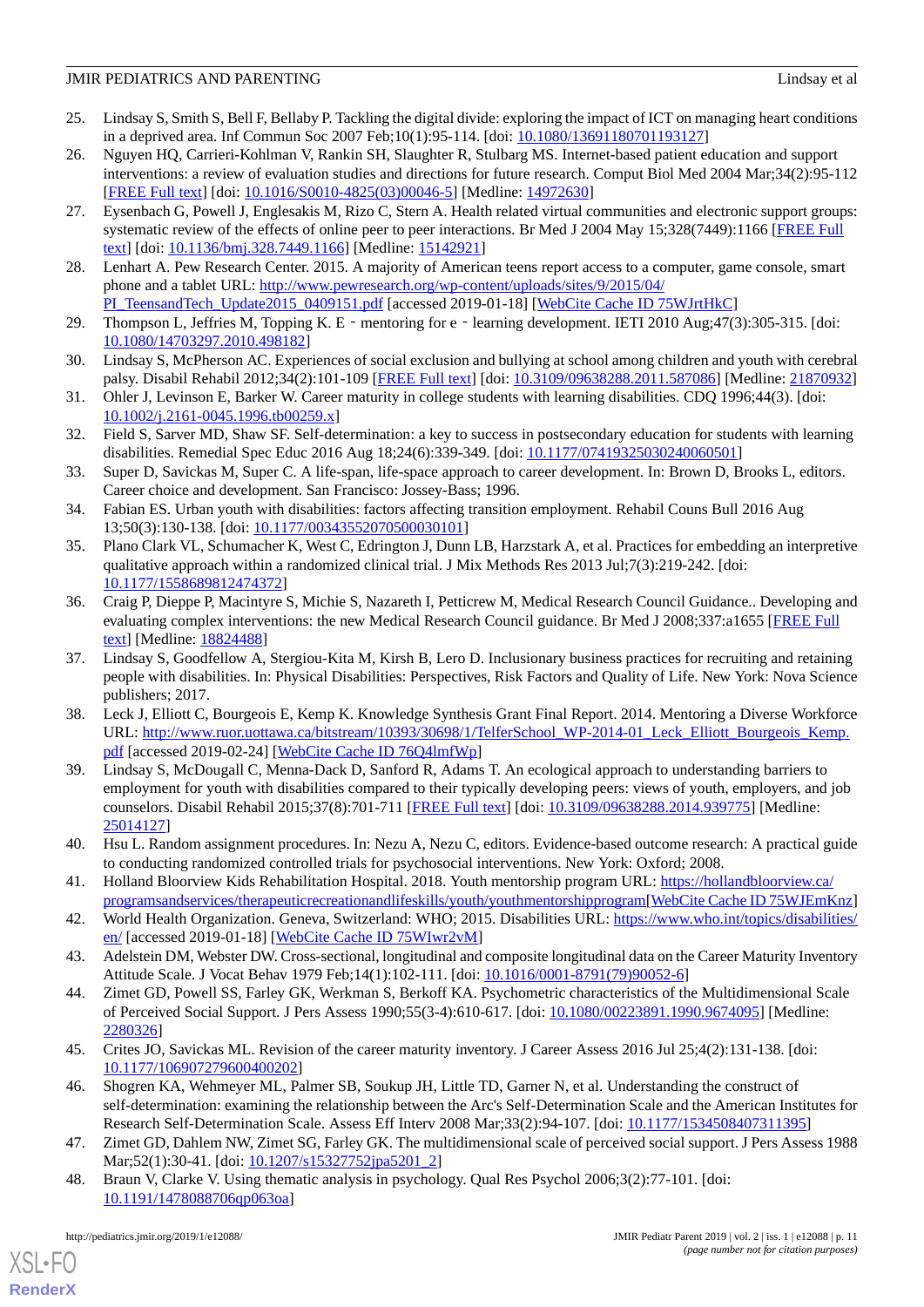- <span id="page-11-0"></span>49. Lindsay S, McDougall C, Sanford R, Menna-Dack D, Kingsnorth S, Adams T. Exploring employment readiness through mock job interview and workplace role-play exercises: comparing youth with physical disabilities to their typically developing peers. Disabil Rehabil 2015;37(18):1651-1663. [doi: [10.3109/09638288.2014.973968\]](http://dx.doi.org/10.3109/09638288.2014.973968) [Medline: [25323394\]](http://www.ncbi.nlm.nih.gov/entrez/query.fcgi?cmd=Retrieve&db=PubMed&list_uids=25323394&dopt=Abstract)
- <span id="page-11-2"></span><span id="page-11-1"></span>50. Bierema L, Merriam S. E-mentoring: using computer mediated communication to enhance the mentoring process. Innovat High Educ 2002;26(3):211-227. [doi: [10.1023/A:1017921023103](http://dx.doi.org/10.1023/A:1017921023103)]
- <span id="page-11-3"></span>51. Dennis C. Peer support within a health care context: a concept analysis. Int J Nurs Stud 2003 Mar;40(3):321-332. [Medline: [12605954](http://www.ncbi.nlm.nih.gov/entrez/query.fcgi?cmd=Retrieve&db=PubMed&list_uids=12605954&dopt=Abstract)]
- <span id="page-11-4"></span>52. Ahola KS, Stinson JN, Ruskin D, Forgeron P, Harris L, van Wyk M, et al. iPeer2Peer program: a pilot feasibility study in adolescents with chronic pain. Pain 2016 May;157(5):1146-1155. [doi: [10.1097/j.pain.0000000000000496](http://dx.doi.org/10.1097/j.pain.0000000000000496)] [Medline: [26808145](http://www.ncbi.nlm.nih.gov/entrez/query.fcgi?cmd=Retrieve&db=PubMed&list_uids=26808145&dopt=Abstract)]
- <span id="page-11-5"></span>53. Shpigelman CN, Weiss PL, Reiter S. E-mentoring for all. Comput Human Behav 2009 Jul;25(4):919-928. [doi: [10.1016/j.chb.2009.03.007\]](http://dx.doi.org/10.1016/j.chb.2009.03.007)
- <span id="page-11-6"></span>54. Ammerlaan J, van Os-Mendendorp H, de Boer-Nijhof N, Scholtus L, Kruize AA, van Pelt P, et al. Short term effectiveness and experiences of a peer guided web-based self-management intervention for young adults with juvenile idiopathic arthritis. Pediatr Rheumatol Online J 2017 Oct 13;15(1):75 [\[FREE Full text\]](https://ped-rheum.biomedcentral.com/articles/10.1186/s12969-017-0201-1) [doi: [10.1186/s12969-017-0201-1\]](http://dx.doi.org/10.1186/s12969-017-0201-1) [Medline: [29029616](http://www.ncbi.nlm.nih.gov/entrez/query.fcgi?cmd=Retrieve&db=PubMed&list_uids=29029616&dopt=Abstract)]
- <span id="page-11-7"></span>55. Gregg N, Galyardt A, Wolfe G, Moon N, Todd R. Virtual mentoring and persistence in STEM for students with disabilities. Career Dev Transit Except Individ 2016 May 25;40(4):205-214. [doi: [10.1177/2165143416651717](http://dx.doi.org/10.1177/2165143416651717)]
- <span id="page-11-8"></span>56. Gregg N, Wolfe G, Jones S, Todd R, Moon N, Langston C. STEM e-mentoring and community college students with disabilities. JPED 2016;29(1):47-63 [\[FREE Full text\]](https://eric.ed.gov/?id=EJ1107474)
- <span id="page-11-9"></span>57. Stewart M, Barnfather A, Magill-Evans J, Ray L, Letourneau N. Brief report: an online support intervention: perceptions of adolescents with physical disabilities. J Adolesc 2011 Aug;34(4):795-800. [doi: [10.1016/j.adolescence.2010.04.007](http://dx.doi.org/10.1016/j.adolescence.2010.04.007)] [Medline: [20488511](http://www.ncbi.nlm.nih.gov/entrez/query.fcgi?cmd=Retrieve&db=PubMed&list_uids=20488511&dopt=Abstract)]
- <span id="page-11-10"></span>58. Deci EL, Ryan RM. Self-determination theory: a macrotheory of human motivation, development, and health. Can Psychol 2008;49(3):182-185. [doi: [10.1037/a0012801](http://dx.doi.org/10.1037/a0012801)]
- <span id="page-11-11"></span>59. Eisenman LT. Self-determination interventions: building a foundation for school completion. Remedial Spec Educ 2016 Aug 18;28(1):2-8. [doi: [10.1177/07419325070280010101](http://dx.doi.org/10.1177/07419325070280010101)]
- <span id="page-11-12"></span>60. Mumbardó-Adam C, Shogren KA, Guàrdia-olmos J, Giné C. Contextual predictors of self-determined actions in students with and without intellectual disability. Psychol Schs 2016 Dec 27;54(2):183-195. [doi: [10.1002/pits.21987](http://dx.doi.org/10.1002/pits.21987)]
- 61. Bell EC. Mentoring transition-age youth with blindness. J Spec Educ 2010 Jun 25;46(3):170-179. [doi: [10.1177/0022466910374211\]](http://dx.doi.org/10.1177/0022466910374211)
- <span id="page-11-14"></span><span id="page-11-13"></span>62. Kim K, Choi H. The influence of e-mentoring with college students with disabilities on career decision self-efficacy and college preparation for high school students with disabilities. Korean J Special Edu 2017 Sep 30;52(2):149-169. [doi: [10.15861/kjse.2017.52.2.149\]](http://dx.doi.org/10.15861/kjse.2017.52.2.149)
- <span id="page-11-15"></span>63. Smedley M, Levinson E, Barker W, DeAngelis D. Differences in career maturity among adjudicated and non adjudicated male students with and without disabilities. J Employ Couns 2003;40:108-122. [doi: [10.1002/j.2161-1920.2003.tb00861.x](http://dx.doi.org/10.1002/j.2161-1920.2003.tb00861.x)]
- <span id="page-11-16"></span>64. Rhodes JE, Grossman JB, Resch NL. Agents of change: pathways through which mentoring relationships influence adolescents' academic adjustment. Child Dev 2000;71(6):1662-1671. [Medline: [11194264](http://www.ncbi.nlm.nih.gov/entrez/query.fcgi?cmd=Retrieve&db=PubMed&list_uids=11194264&dopt=Abstract)]
- <span id="page-11-17"></span>65. Shpigelman C, Gill CJ. The characteristics of unsuccessful e-mentoring relationships for youth with disabilities. Qual Health Res 2013 Apr;23(4):463-475. [doi: [10.1177/1049732312469115](http://dx.doi.org/10.1177/1049732312469115)] [Medline: [23221100](http://www.ncbi.nlm.nih.gov/entrez/query.fcgi?cmd=Retrieve&db=PubMed&list_uids=23221100&dopt=Abstract)]
- <span id="page-11-19"></span><span id="page-11-18"></span>66. Francis G, Gross J, Turnbull A, Turnbull R. The family employment awareness training (FEAT): a mixed-method follow-up. J Vocat Rehabil 2013;39(3):167-181. [doi: [10.3233/JVR-130652\]](http://dx.doi.org/10.3233/JVR-130652)
- 67. Luecking R, Wittenburg D. Providing supports to youth with disabilities transitioning to adulthood: case descriptions from the Youth Transition Demonstration. J Vocat Rehabil 2009;30(3):241-251. [doi: [10.3233/JVR-2009-0464](http://dx.doi.org/10.3233/JVR-2009-0464)]
- <span id="page-11-20"></span>68. Kasprisin CA, Single PB, Single RM, Muller CB. Building a better bridge: testing e-training to improve e-mentoring programmes in higher education. Mentor Tutor Partner Learn 2003 Apr;11(1):67-78. [doi: [10.1080/1361126032000054817](http://dx.doi.org/10.1080/1361126032000054817)]
- <span id="page-11-22"></span><span id="page-11-21"></span>69. Kramer JM, Ryan CT, Moore R, Schwartz A. Feasibility of electronic peer mentoring for transition-age youth and young adults with intellectual and developmental disabilities: project teens making environment and activity modifications. J Appl Res Intellect Disabil 2018 Jan;31(1):e118-e129. [doi: [10.1111/jar.12346](http://dx.doi.org/10.1111/jar.12346)] [Medline: [28247558\]](http://www.ncbi.nlm.nih.gov/entrez/query.fcgi?cmd=Retrieve&db=PubMed&list_uids=28247558&dopt=Abstract)
- 70. DiRenzo MS, Linnehan F, Shao P, Rosenberg WL. A moderated mediation model of e-mentoring. J Vocat Behav 2010 Apr;76(2):292-305. [doi: [10.1016/j.jvb.2009.10.003](http://dx.doi.org/10.1016/j.jvb.2009.10.003)]
- 71. Deutsch NL, Spencer R. Capturing the magic: assessing the quality of youth mentoring relationships. New Dir Youth Dev 2009;2009(121):47-70. [doi: [10.1002/yd.296](http://dx.doi.org/10.1002/yd.296)] [Medline: [19358185](http://www.ncbi.nlm.nih.gov/entrez/query.fcgi?cmd=Retrieve&db=PubMed&list_uids=19358185&dopt=Abstract)]
- 72. Wierenga D, Engbers LH, Van Empelen P, Duijts S, Hildebrandt VH, Van Mechelen W. What is actually measured in process evaluations for worksite health promotion programs: a systematic review. BMC Public Health 2013;13:1190 [\[FREE](http://www.biomedcentral.com/1471-2458/13/1190) [Full text\]](http://www.biomedcentral.com/1471-2458/13/1190) [doi: [10.1186/1471-2458-13-1190](http://dx.doi.org/10.1186/1471-2458-13-1190)] [Medline: [24341605](http://www.ncbi.nlm.nih.gov/entrez/query.fcgi?cmd=Retrieve&db=PubMed&list_uids=24341605&dopt=Abstract)]

# **Abbreviations**

**e-mentor:** electronic mentor



**[RenderX](http://www.renderx.com/)**